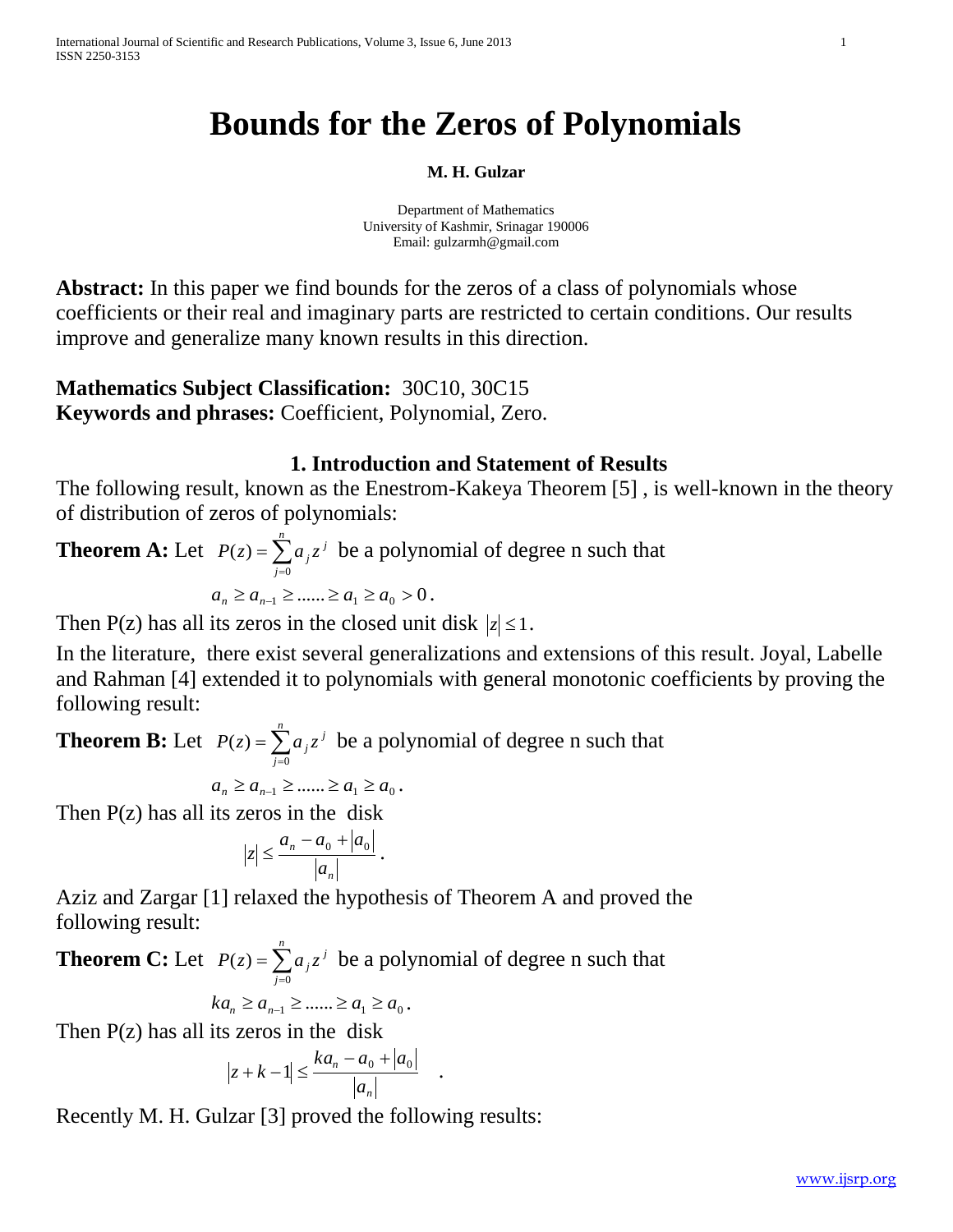**Theorem D:** Let  $P(z) = \sum_{j=0}^{n}$ *j*  $P(z) = \sum a_j z^j$ 0  $(z) = \sum a_i z^i$  be a polynomial of degree n such that for some  $\lambda \neq 1, 1 \leq k \leq n$ ,

 $a_{n-k} \neq 0$ ,  $\rho \geq 0, 0 < \tau \leq 1$ ,

$$
\rho + a_n \ge a_{n-1} \ge \dots \ge a_{n-k+1} \ge \lambda a_{n-k} \ge a_{n-k-1} \ge \dots \ge a_1 \ge a_0.
$$

If  $a_{n-k-1} > a_{n-k}$ , then all the zeros of P(z) lie in the disk

$$
\left|z+\frac{\rho}{a_n}\right| \leq \frac{\rho+a_n+(\lambda-1)a_{n-k}+|\lambda-1||a_{n-k}|+2|a_0|-\tau(a_0+|a_0|)}{|a_n|},
$$

and if  $a_{n-k} > a_{n-k+1}$ , then all the zeros of P(z) lie in the disk

$$
\left|z + \frac{\rho}{a_n}\right| \le \frac{\rho + a_n + (1 - \lambda)a_{n-k} + |1 - \lambda||a_{n-k}| + 2|a_0| - \tau(a_0 + |a_0|)}{|a_n|}.
$$

**Remark 1:** Under the conditions of the above theorem, it follows that all the zeros of  $P(z)$  lie in

$$
|z| \leq \frac{|\rho| + \rho + a_n + (\lambda - 1)a_{n-k} + |\lambda - 1||a_{n-k}| + 2|a_0| - \tau(a_0 + |a_0|)}{|a_n|},
$$

if  $a_{n-k-1} > a_{n-k}$  and in

$$
|z| \leq \frac{|\rho| + \rho + a_n + (1 - \lambda)a_{n-k} + |1 - \lambda||a_{n-k}| + 2|a_0| - \tau(a_0 + |a_0|)}{|a_n|},
$$

if  $a_{n-k} > a_{n-k+1}$ .

**Theorem E:** Let  $P(z) = \sum_{j=0}^{n}$ *j*  $P(z) = \sum a_j z^j$ 0  $\mathcal{L}(z) = \sum a_i z^i$  be a polynomial of degree n such that for some  $\lambda \neq 1, 1 \leq k \leq n$ ,

 $=1, j\neq n-$ 

 $j=1, j \neq n-k$ 

1,

$$
a_{n-k}\neq 0\,,\,\,\rho,0<\tau\leq 1\,,
$$

$$
|\rho + a_n| \ge |a_{n-1}| \ge \dots \ge |a_{n-k+1}| \ge \lambda |a_{n-k}| \ge |a_{n-k-1}| \ge \dots \ge |a_1| \ge \tau |a_0|
$$
  
for some real  $\alpha$  and  $\beta$ 

and for some real  $\alpha$  and  $\beta$ ,

$$
|\arg a_j - \beta| \le \alpha \le \frac{\pi}{2}, j = 0,1, \dots, n.
$$

If 
$$
|a_{n-k-1}| > |a_{n-k}|
$$
 (i.e.  $\lambda > 1$ ), then all the zeros of P(z) lie in the disk  
\n
$$
\left| z + \frac{\rho}{a_n} \right| \le \frac{1}{|a_n|} [(\rho| + |a_n|)(\cos \alpha + \sin \alpha) - |a_{n-k}|(\cos \alpha - \sin \alpha - \lambda \cos \alpha - \lambda \sin \alpha - \lambda + 1)
$$
\n
$$
+ \tau |a_0|(\sin \alpha - \cos \alpha - 1) + 2|a_0| + 2\sin \alpha \sum_{j=1, j \neq n-k}^{n-1} |a_j|],
$$

and if  $|a_{n-k}| > |a_{n-k+1}|$  (i.e.  $\lambda < 1$ ), then all the zeros of P(z) lie in the disk  $+\frac{\rho}{\epsilon} \leq \frac{1}{1-1}[(\rho + |a_n|)(\cos \alpha + \sin \alpha) + |a_{n-k}|(\cos \alpha + \sin \alpha - \lambda \cos \alpha + \lambda \sin \alpha - \lambda + 1)]$  $n \left| \right|$ <sup>*n*</sup>  $\left| u_{n-k} \right|$  $n \mid u_n$  $a_n$ )(cos  $\alpha$  + sin  $\alpha$ ) + |a  $a_n \rvert = |a|$ *z*  $+\tau |a_0|(\sin\alpha - \cos\alpha - 1) + 2|a_0| + 2\sin\alpha \sum_{n=1}^{\infty}$  $+ \tau |a_0|(\sin\alpha - \cos\alpha - 1) + 2|a_0| + 2\sin\alpha$  $\alpha$   $|\sin \alpha - \cos \alpha - 1| + 2|a_0| + 2\sin \alpha$   $\sum |a_j|$ *n*  $\tau |a_0| (\sin \alpha - \cos \alpha - 1) + 2|a_0| + 2\sin \alpha$   $\sum |a_j|$ .

**Remark 2:** Under the conditions of the above theorem, it follows that all the zeros of P(z) lie in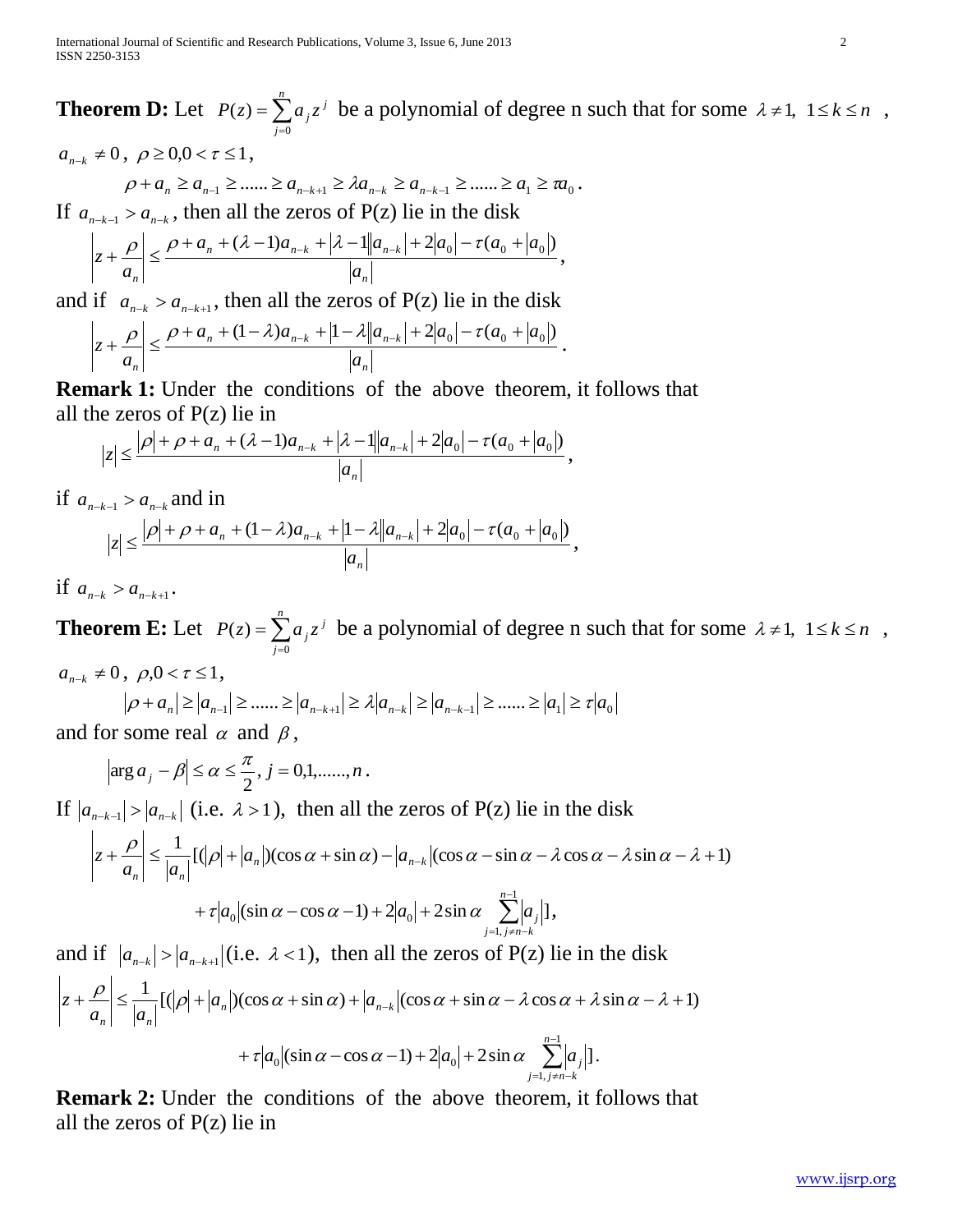International Journal of Scientific and Research Publications, Volume 3, Issue 6, June 2013 3 ISSN 2250-3153

$$
|z| \leq \frac{1}{|a_n|} [|\rho| + (|\rho| + |a_n|)(\cos \alpha + \sin \alpha) - |a_{n-k}|(\cos \alpha - \sin \alpha - \lambda \cos \alpha - \lambda \sin \alpha - \lambda + 1)
$$
  
+  $\tau |a_0|(\sin \alpha - \cos \alpha - 1) + 2|a_0| + 2\sin \alpha \sum_{j=1, j\neq n-k}^{n-1} |a_j|],$   
if  $|a_{n-k-1}| > |a_{n-k}|$  and in  

$$
|z| \leq \frac{1}{|a_n|} [|\rho| + (|\rho| + |a_n|)(\cos \alpha + \sin \alpha) + |a_{n-k}|(\cos \alpha + \sin \alpha - \lambda \cos \alpha + \lambda \sin \alpha - \lambda + 1)
$$
  
+  $\tau |a_0|(\sin \alpha - \cos \alpha - 1) + 2|a_0| + 2\sin \alpha \sum_{j=1, j\neq n-k}^{n-1} |a_j|],$   
if  $|a_{n-k}| > |a_{n-k+1}|.$ 

 The aim of this paper is to generalize the above results. More precisely, we are going to prove the following results:

**Theorem 1:** Let  $P(z) = \sum_{j=0}^{n}$ *j*  $P(z) = \sum a_j z^j$ 0  $(z) = \sum a_i z^i$  be a polynomial of degree n with  $\text{Re}(a_j) = \alpha_j, \text{Im}(z) = \beta_j, j = 0,1,\dots,n$  such that for some  $\rho, \sigma, 0 < \tau \le 1$ ,  $1 \leq k \leq n$ ,  $\alpha_{n-k} \neq 0$ ,

 $\rho + \alpha_n \ge \alpha_{n-1} \ge \dots \ge \alpha_{n-k+1} \ge \sigma + \alpha_{n-k} \ge \alpha_{n-k-1} \ge \dots \ge \alpha_1 \ge \tau \alpha_0.$ If  $\alpha_{n-k-1} > \alpha_{n-k}$ , then all the zeros of P(z) lie in  $r_1 \le |z| \le R_1$ , where

$$
r_1 = \frac{|a_0|}{|a_n| + |\rho| + \rho + \alpha_n + |\sigma| + \sigma - \tau(|\alpha_0| + |\alpha_0| + |\beta_0| + |\beta_n| + 2\sum_{j=1}^{n-1} |\beta_j|},
$$

and

$$
R_1 = \frac{|\rho| + \rho + \alpha_n + \sigma + |\sigma| - \tau(|\alpha_0| + \alpha_0) + 2|\alpha_0| + |\beta_0| + |\beta_n| + 2\sum_{j=1}^{n-1} |\beta_j|}{|a_n|},
$$

and if  $\alpha_{n-k} > \alpha_{n-k+1}$ , then all the zeros of P(z) lie in  $r_2 \le |z| \le R_2$ where

$$
r_2 = \frac{|a_0|}{|a_n| + |\rho| + \rho + \alpha_n + |\sigma| - \sigma - \tau(|\alpha_0| + |\alpha_0| + |\beta_0| + |\beta_n| + 2\sum_{j=1}^{n-1} |\beta_j|},
$$

and

$$
R_2 = \frac{|\rho| + \rho + \alpha_n + |\sigma| - \sigma - \tau(|\alpha_0| + \alpha_0) + 2|\alpha_0| + |\beta_0| + |\beta_n| + 2\sum_{j=1}^{n-1} |\beta_j|}{|a_n|}.
$$

If  $a_j$  are real i.e.  $\beta_j = 0, j = 0,1, \dots, n$ , Theorem 1 immediately gives the following result, which reduces to Theorem D by taking  $\sigma = (\lambda - 1)a_{n-k}$ :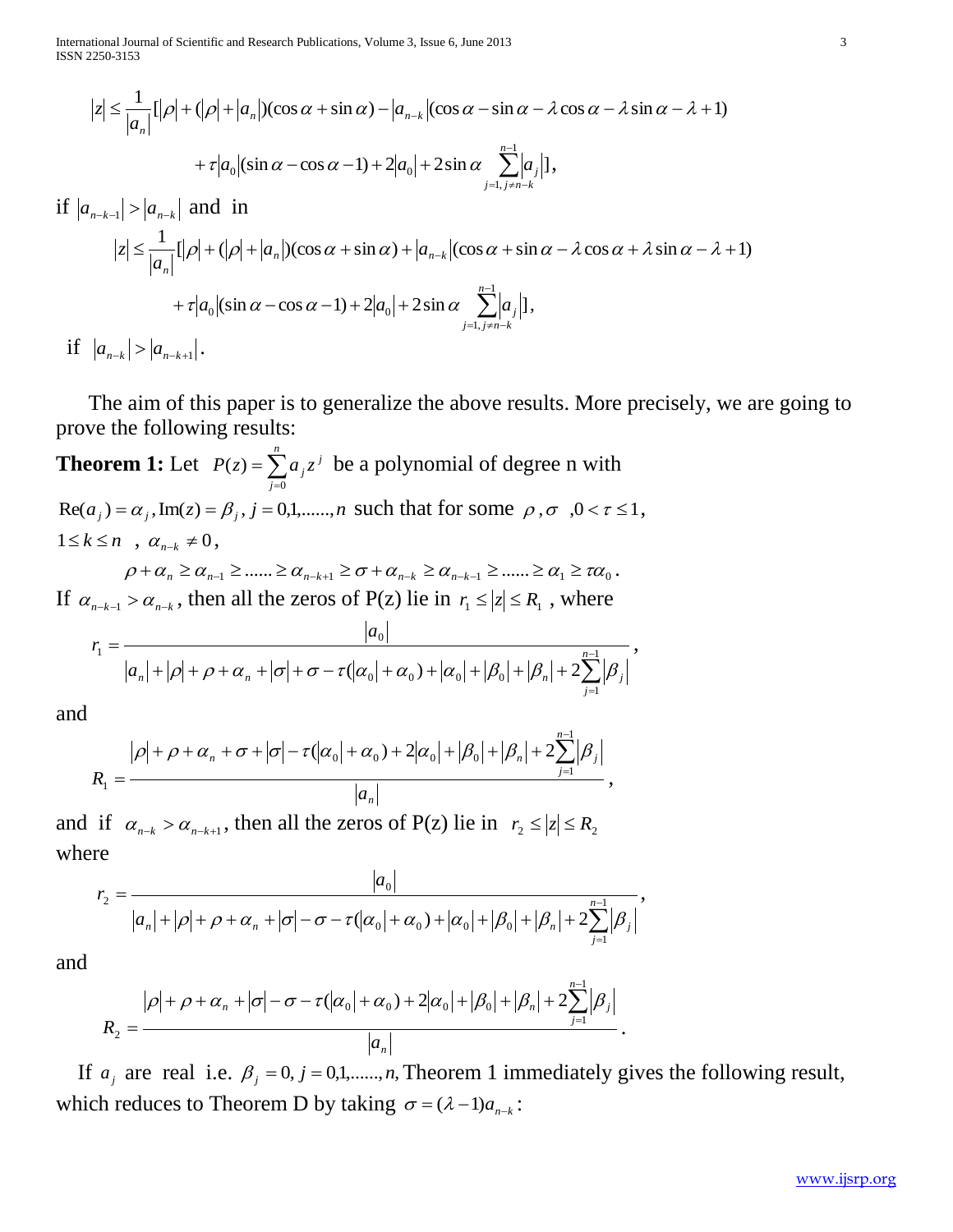**Corollary 1:** Let  $P(z) = \sum_{j=0}^{n}$ *j*  $P(z) = \sum a_j z^j$ 0  $\zeta(z) = \sum a_i z^i$  be a polynomial of degree n such that for some  $\rho$ ,  $\sigma$  $, 0 < \tau \leq 1, 1 \leq k \leq n$ ,  $a_{n-k} \neq 0$ ,  $\rho + a_n \ge a_{n-1} \ge \dots \ge a_{n-k+1} \ge \sigma + a_{n-k} \ge a_{n-k-1} \ge \dots \ge a_1 \ge \pi a_0$ . If  $a_{n-k-1} > a_{n-k}$ , then all the zeros of P(z) lie in  $r_1 \le |z| \le R_1$ , where

$$
r_1 = \frac{|a_0|}{|a_n| + |\rho| + \rho + a_n + |\sigma| + \sigma - \tau(|a_0| + a_0) + |a_0|},
$$

and

$$
R_1 = \frac{|\rho| + \rho + a_n + \sigma + |\sigma| - \tau(|a_0| + a_0) + 2|a_0|}{|a_n|},
$$

and if  $a_{n-k} > a_{n-k+1}$ , then all the zeros of P(z) lie in  $r_2 \le |z| \le R_2$ , where

$$
r_2 = \frac{|a_0|}{|a_n| + |\rho| + \rho + a_n + |\sigma| - \sigma - \tau(|a_0| + a_0) + |a_0|},
$$

and

$$
R_2 = \frac{|\rho| + \rho + a_n + |\sigma| - \sigma - \tau(|a_0| + a_0) + 2|a_0|}{|a_n|}.
$$

**Remark 3:** Taking  $\rho = 0$ ,  $\sigma = 0$ ,  $\tau = 1$  and  $a_0 > 0$ , Cor.1 immediately gives Theorem A.

For different values of the parameters  $\rho$ ,  $\sigma$ ,  $\tau$  and  $k$ , we get many other interesting results. For example, if we take  $\rho = 0$ , we get the following result:

**Corollary 2:** Let  $P(z) = \sum_{j=0}^{n}$ *j*  $P(z) = \sum a_j z^j$ 0  $(z) = \sum a_i z^i$  be a polynomial of degree n with  $Re(a_j) = a_j$ ,  $Im(z) = \beta_j$ ,  $j = 0,1,...,n$  such that for some,  $\sigma$ ,  $0 < \tau \le 1$ ,  $1 \leq k \leq n$ ,  $\alpha_{n-k} \neq 0$ ,

 $\alpha_n \geq \alpha_{n-1} \geq \dots \geq \alpha_{n-k+1} \geq \sigma + \alpha_{n-k} \geq \alpha_{n-k-1} \geq \dots \geq \alpha_1 \geq \tau \alpha_0$ If  $\alpha_{n-k-1} > \alpha_{n-k}$ , then all the zeros of P(z) lie in  $r_1 \le |z| \le R_1$ , where

$$
r_1 = \frac{|a_0|}{|a_n| + \alpha_n + |\sigma| + \sigma - \tau(|\alpha_0| + \alpha_0) + |\alpha_0| + |\beta_0| + |\beta_n| + 2\sum_{j=1}^{n-1} |\beta_j|},
$$

and

$$
R_1 = \frac{\alpha_n + \sigma + |\sigma| - \tau(|\alpha_0| + \alpha_0) + 2|a_0| + |\beta_0| + |\beta_n| + 2\sum_{j=1}^{n-1} |\beta_j|}{|a_n|},
$$

and if  $\alpha_{n-k} > \alpha_{n-k+1}$ , then all the zeros of P(z) lie in  $r_2 \le |z| \le R_2$ where

$$
r_2 = \frac{|a_0|}{|a_n| + \alpha_n + |\sigma| - \sigma - \tau(|\alpha_0| + \alpha_0) + |\alpha_0| + |\beta_0| + |\beta_n| + 2\sum_{j=1}^{n-1} |\beta_j|},
$$

*a*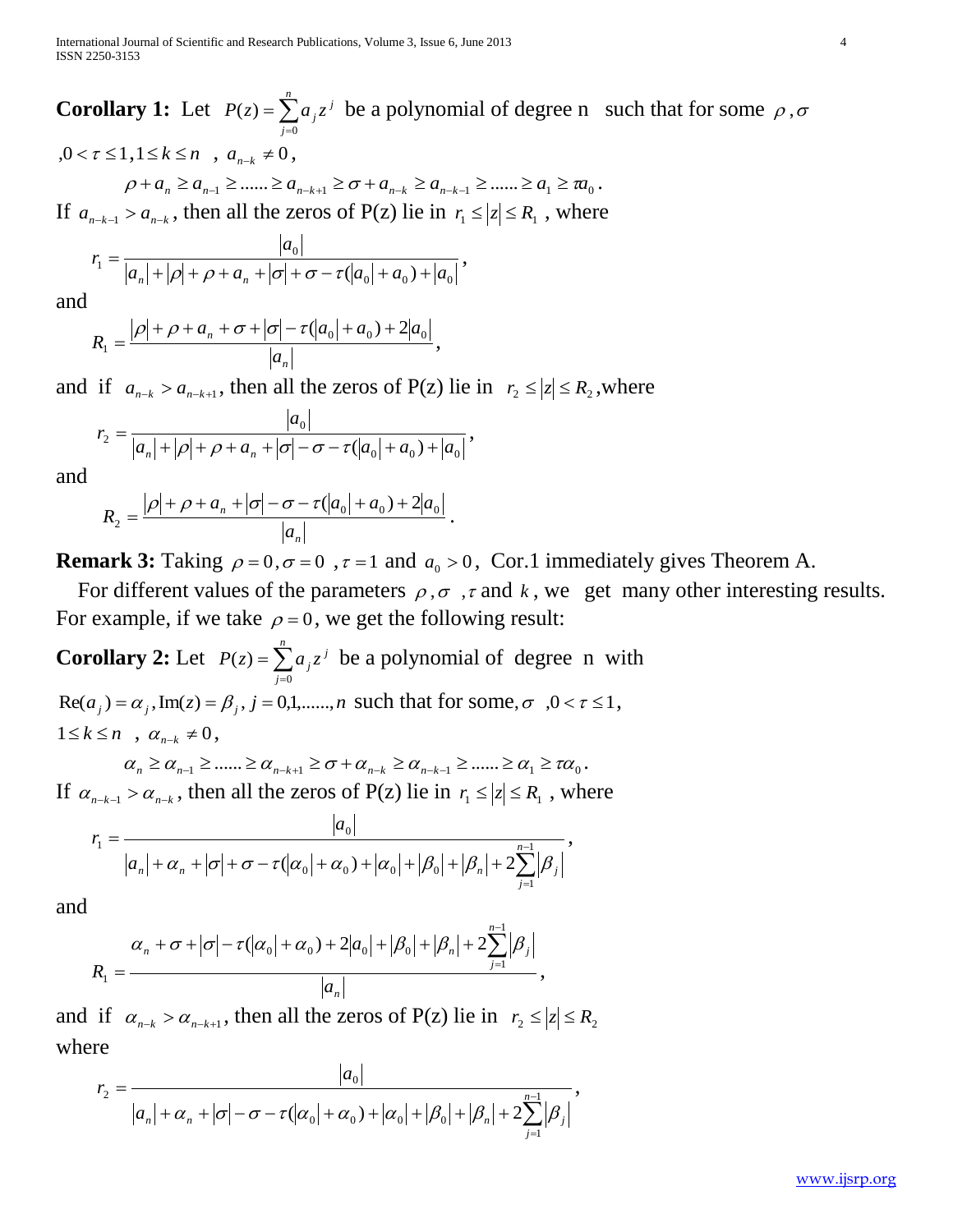International Journal of Scientific and Research Publications, Volume 3, Issue 6, June 2013 5 ISSN 2250-3153

and

$$
R_2 = \frac{\alpha_n + |\sigma| - \sigma - \tau(|\alpha_0| + \alpha_0) + 2|\alpha_0| + |\beta_0| + |\beta_n| + 2\sum_{j=1}^{n-1} |\beta_j|}{|a_n|}.
$$

If  $a_j$  are real i.e.  $\beta_j = 0, j = 0,1, \dots, n$ , Cor.2 gives the following result:

**Corollary 3:** Let  $P(z) = \sum_{j=0}^{n}$ *j*  $P(z) = \sum a_j z^j$ 0  $\zeta(z) = \sum a_i z^i$  be a polynomial of degree n such that for some  $\sigma$  $, 0 < \tau \leq 1, 1 \leq k \leq n$ ,  $a_{n-k} \neq 0$ ,

$$
a_n \ge a_{n-1} \ge \dots \ge a_{n-k+1} \ge \sigma + a_{n-k} \ge a_{n-k-1} \ge \dots \ge a_1 \ge \pi a_0.
$$

If  $a_{n-k-1} > a_{n-k}$ , then all the zeros of P(z) lie in  $r_1 \le |z| \le R_1$ , where

$$
r_1 = \frac{|a_0|}{|a_n| + a_n + |\sigma| + \sigma - \tau(|a_0| + a_0) + |a_0|},
$$

and

$$
R_1 = \frac{a_n + \sigma + |\sigma| - \tau(|a_0| + a_0) + 2|a_0|}{|a_n|},
$$

and if  $a_{n-k} > a_{n-k+1}$ , then all the zeros of P(z) lie in  $r_2 \le |z| \le R_2$ where

$$
r_2 = \frac{|a_0|}{|a_n| + a_n + |\sigma| - \sigma - \tau(|a_0| + a_0) + |a_0|},
$$

and

$$
R_2 = \frac{a_n + |\sigma| - \sigma - \tau(|a_0| + a_0) + 2|a_0|}{|a_n|}
$$

**Theorem 2:** Let  $P(z) = \sum_{j=0}^{n}$ *j*  $P(z) = \sum a_j z^j$ 0  $\mathcal{L}(z) = \sum a_i z^i$  be a polynomial of degree n such that for some  $\lambda \neq 1, 1 \leq k \leq n$ ,  $a_{n-k} \neq 0$ ,  $\sigma$ ,  $\rho, 0 < \tau \leq 1$ ,

$$
|\rho + a_n| \ge |a_{n-1}| \ge \dots \ge |a_{n-k+1}| \ge \sigma + |a_{n-k}| \ge |a_{n-k-1}| \ge \dots \ge |a_1| \ge \tau |a_0|
$$

.

and for some real  $\alpha$  and  $\beta$ ,

$$
|\arg a_j - \beta| \le \alpha \le \frac{\pi}{2}, j = 0,1, \dots, n.
$$

 $\overline{a}$ 

*j*

If  $|a_{n-k-1}| > |a_{n-k}|$ , then all the zeros of P(z) lie in  $r_3 \le |z| \le R_3$ , where  $\sum^{n-1}$ =  $+|\rho|$ )(cos  $\alpha$  + sin  $\alpha$  + 1) +  $|\sigma|$ (cos  $\alpha$  + sin  $\alpha$  + 1) –  $\tau|a_0|$ (cos  $\alpha$  – sin  $\alpha$  + 1) +  $|a_0|$  +  $=$   $\frac{|v_0|}{n-1}$ 1  $_{0}$  (cos  $\alpha$  – sin  $\alpha$  + 1) +  $\mu_{0}$ 0 3  $(|a_n| + |\rho|)(\cos \alpha + \sin \alpha + 1) + |\sigma|(\cos \alpha + \sin \alpha + 1) - \tau |a_0|(\cos \alpha - \sin \alpha + 1) + |a_0| + 2\sin \alpha$ *n j*  $a_n$  +  $|\rho|$ )(cos  $\alpha$  + sin  $\alpha$  + 1) +  $|\sigma|$ (cos  $\alpha$  + sin  $\alpha$  + 1) -  $\tau|a_0|$ (cos  $\alpha$  - sin  $\alpha$  + 1) +  $|a_0|$  + 2 sin  $\alpha \sum a_j$ *a r*  $\rho$ )(cos  $\alpha$  + sin  $\alpha$  + 1) +  $|\sigma|$ (cos  $\alpha$  + sin  $\alpha$  + 1) –  $\tau|a_0|$ (cos  $\alpha$  – sin  $\alpha$  + 1) +  $|a_0|$  + 2 sin  $\alpha$  $\alpha_3 = \frac{1}{1-1} [(\vert \rho \vert + \vert a_n \vert)(\cos \alpha + \sin \alpha) + |\sigma|(\cos \alpha + \sin \alpha + 1) - \tau |a_0|(\cos \alpha - \sin \alpha + |a_0|)$  $R_3 = \frac{1}{|a_n|} [(|\rho| + |a_n|)]$ *n*  $=\frac{1}{1-1}[(\left|\rho\right|+\left|a_{n}\right|)(\cos\alpha+\sin\alpha)+\left|\sigma\right|(\cos\alpha+\sin\alpha+1)-\tau\left|a_{0}\right|(\cos\alpha-\sin\alpha+1)$  $+2\sin \alpha \sum_{i=1}^{n-1} |a_i| + |\rho|$ + 2 sin  $\alpha \sum_{j=1}^{n-1} |a_j| + |\rho|$ *n aj*

and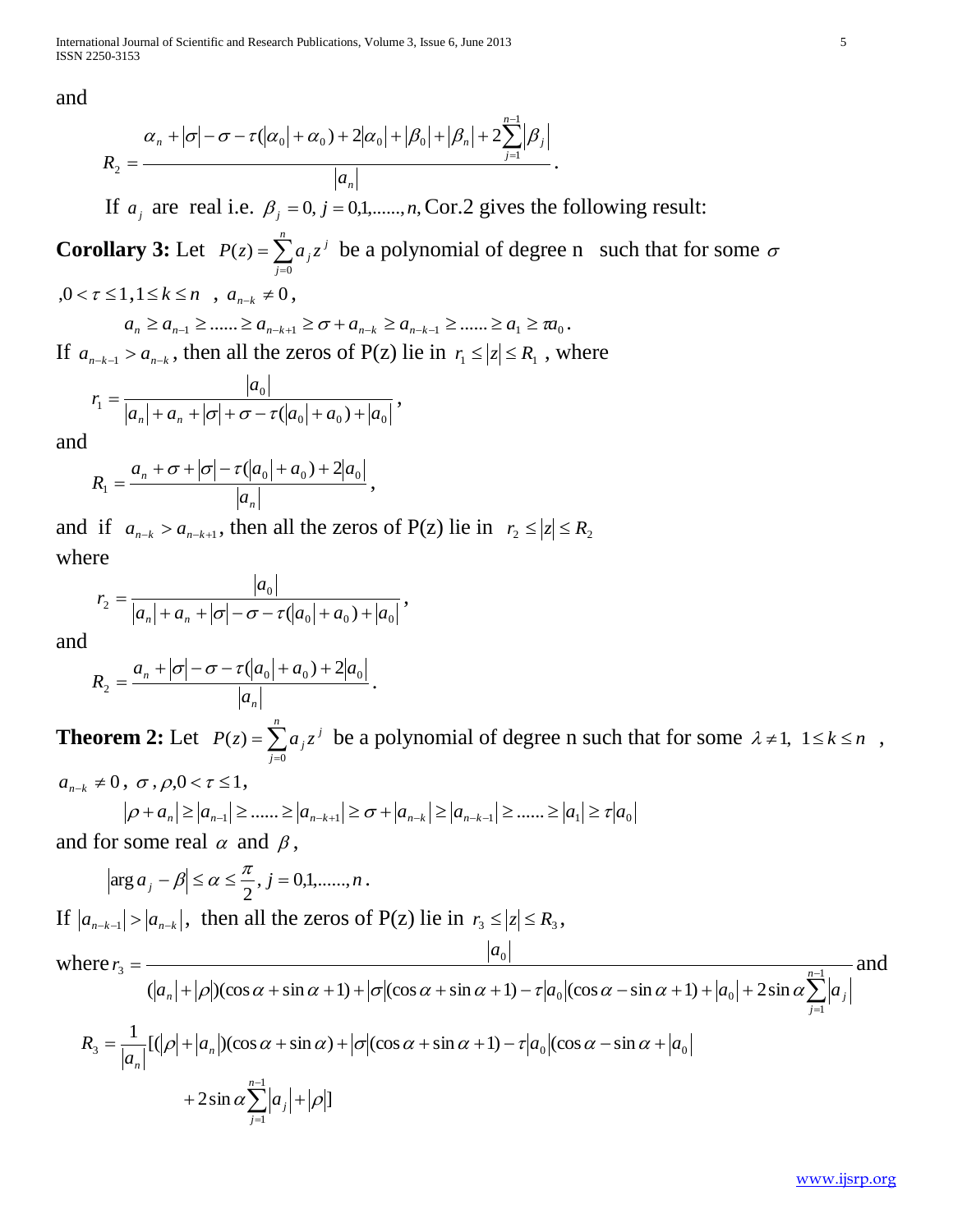International Journal of Scientific and Research Publications, Volume 3, Issue 6, June 2013 6 ISSN 2250-3153

and if  $|a_{n-k}| > |a_{n-k+1}|$ , then all the zeros of P(z) lie in  $r_4 \le |z| \le R_4$ , where

$$
r_4 = \frac{|a_0|}{[(|a_n| + |\rho|)(\cos \alpha + \sin \alpha + 1) + |\sigma| - (|\sigma + a_{n-k}| - |a_{n-k}|)(\cos \alpha - \sin \alpha) - \tau |a_0|(\cos \alpha - \sin \alpha + 1)}
$$
  
+  $|a_0| + 2 \sin \alpha \sum_{j=1}^{n-1} |a_j|$ ]

and

$$
R_4 = \frac{1}{|a_n|} [|\rho| + (|\rho| + |a_n|)(\cos \alpha + \sin \alpha) + |\sigma| (1 + \sin \alpha) + (|a_{n-k}| - |\sigma + a_{n-k}|)\cos \alpha
$$
  

$$
- \tau |a_0|(\cos \alpha - \sin \alpha + 1) + |a_0| + 2\sin \alpha \sum_{j=1}^{n-1} |a_j|].
$$

**Remark 4:** Taking  $\sigma = (\lambda - 1)|a_{n-k}|$ , Theorem E immediately follows from Theorem 2. For different values of the parameters  $\rho, \sigma, \tau$  and k, we get many other interesting results. For example, if we take  $\rho = 0$ , we get the following result:

**Corollary 3:** Let  $P(z) = \sum_{j=0}^{n}$ *j*  $P(z) = \sum a_j z^j$ 0  $\mathcal{L}(z) = \sum a_i z^i$  be a polynomial of degree n such that for some  $\lambda \neq 1, 1 \leq k \leq n$ ,  $a_{n-k} \neq 0$ ,  $\sigma$ ,  $\rho, 0 < \tau \leq 1$ ,

$$
|a_n| \ge |a_{n-1}| \ge \dots \ge |a_{n-k+1}| \ge \sigma + |a_{n-k}| \ge |a_{n-k-1}| \ge \dots \ge |a_1| \ge \tau |a_0|
$$
  
for some real  $\alpha$  and  $\beta$ 

and for some real  $\alpha$  and  $\beta$ ,

 $|\arg a_j - \beta| \le \alpha \le \frac{\pi}{2}, j = 0,1,\dots,n$ 2  $\arg a_i - \beta \le \alpha \le \frac{\pi}{2}, j = 0,1, \dots, n$ . If  $|a_{n-k-1}| > |a_{n-k}|$ , then all the zeros of P(z) lie in  $r_3 \le |z| \le R_3$ , where  $\sum^{n-1}$  $=$  $+\sin \alpha + 1$  +  $|\sigma|(\cos \alpha + \sin \alpha + 1) - \tau |a_0|(\cos \alpha - \sin \alpha + 1) + |a_0| +$  $\frac{|v_0|}{n-1}$ 1  $_{0}$  (cos  $\alpha$  – sin  $\alpha$  + 1) +  $\mu_{0}$ 0 3  $(\cos \alpha + \sin \alpha + 1) + |\sigma|(\cos \alpha + \sin \alpha + 1) - \tau |a_0|(\cos \alpha - \sin \alpha + 1) + |a_0| + 2\sin$ *n j*  $a_n$   $\left| \frac{\cos \alpha + \sin \alpha + 1}{} \right| + \frac{\sigma}{\cos \alpha + \sin \alpha + 1} - \frac{\sigma}{a_0} \left| \frac{\cos \alpha - \sin \alpha + 1}{} \right| + \left| a_0 \right| + 2 \sin \alpha \sum_{\alpha} \left| a_{\beta} \right|$ *a r*  $\alpha$  + sin  $\alpha$  + 1) +  $\sigma$  (cos  $\alpha$  + sin  $\alpha$  + 1) –  $\tau a_0$  (cos  $\alpha$  – sin  $\alpha$  + 1) +  $|a_0|$  +  $\lambda$  sin  $\alpha$ and  $\alpha_3 = \frac{1}{2\pi\sigma^2} [a_n]$  (cos  $\alpha + \sin \alpha$ ) +  $\sigma$  (cos  $\alpha + \sin \alpha + 1$ ) -  $\tau |a_0|$  (cos  $\alpha - \sin \alpha + |a_0|$  $R_3 = \frac{1}{|a_n|} [a_n]$ *n*  $=\frac{1}{1-1} [a_n]$   $(\cos \alpha + \sin \alpha) + |\sigma| (\cos \alpha + \sin \alpha + 1) - \tau |a_0| (\cos \alpha - \sin \alpha +$  $+ 2 \sin \alpha \sum_{i=1}^{n-1} |a_i| + |\rho|]$ + 2 sin  $\alpha \sum_{j=1}^{n-1} |a_j| + |\rho|$  $\overline{a}$ *n j aj*

and if  $|a_{n-k}| > |a_{n-k+1}|$ , then all the zeros of P(z) lie in  $r_4 \le |z| \le R_4$ , where

$$
r_4 = \frac{|a_0|}{[|a_n|(\cos\alpha + \sin\alpha + 1) + |\sigma| - (|\sigma + a_{n-k}| - |a_{n-k}|)(\cos\alpha - \sin\alpha) - \tau |a_0|(\cos\alpha - \sin\alpha + 1)}
$$

$$
+ |a_0| + 2\sin\alpha \sum_{j=1}^{n-1} |a_j|]
$$

and

$$
R_4 = \frac{1}{|a_n|} [a_n|)(\cos \alpha + \sin \alpha) + |\sigma| + (|a_{n-k}| - |\sigma + a_{n-k}|)\cos \alpha
$$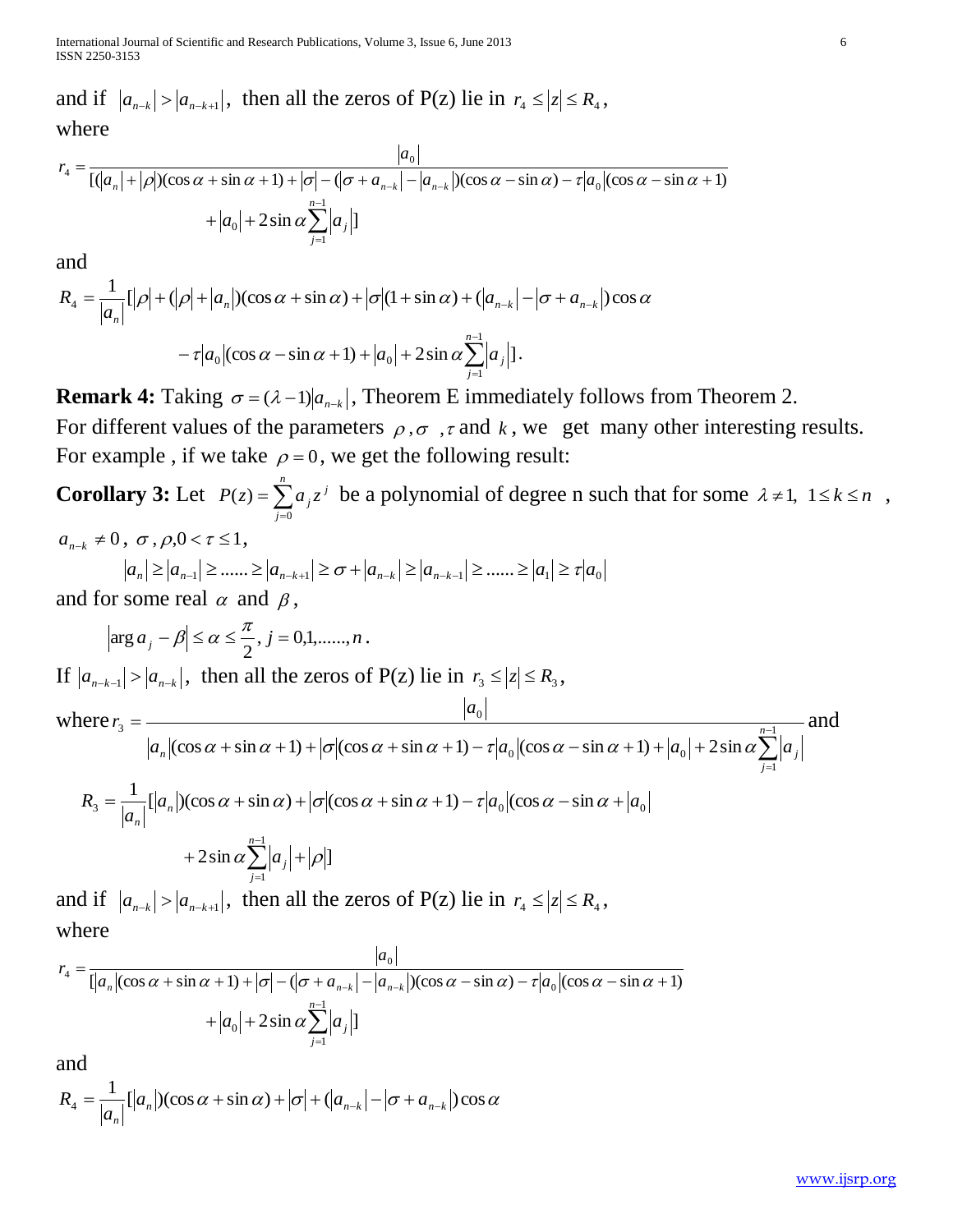International Journal of Scientific and Research Publications, Volume 3, Issue 6, June 2013 7 ISSN 2250-3153

$$
-\tau |a_0|(\cos\alpha-\sin\alpha+1)+|a_0|+2\sin\alpha\sum_{j=1}^{n-1}|a_j|
$$

# **2.Lemma**

For the proofs of the above results, we need the following lemma due to Govil and Rahman [2] :

**Lemma :** For any two complex numbers  $b_0$  and  $b_1$  such that  $|b_0| \ge |b_1|$  and and for some real numbers  $\alpha$  and  $\beta$  satisfying

$$
\left|\arg b_j - \beta\right| \le \alpha \le \frac{\pi}{2}, j = 0, 1,
$$
  

$$
\left|b_0 - b_1\right| \le (|b_0| - |b_1|)\cos\alpha + (|b_0| + |b_1|)\sin\alpha.
$$

# **3. Proofs of Theorems**

**Proof of Theorem 1:** Consider the polynomial

$$
F(z) = (1 - z)P(z)
$$
  
=  $(1 - z)(a_n z^n + a_{n-1} z^{n-1} + \dots + a_1 z + a_0)$   
=  $-a_n z^{n+1} + (a_n - a_{n-1}) z^n + (a_{n-1} - a_{n-2}) z^{n-1} + \dots$   
+  $(a_2 - a_1) z^2 + (a_1 - a_0) z + a_0$   
=  $-a_n z^{n+1} + (\alpha_n - \alpha_{n-1}) z^n + (\alpha_{n-1} - \alpha_{n-2}) z^{n-1} + \dots + (\alpha_2 - \alpha_1) z^2$   
+  $(\alpha_1 - \alpha_0) z + a_0 + i \sum_{j=1}^n (\beta_j - \beta_{j-1}) z^j$ 

$$
= a_0 + q(z),
$$

where

$$
q(z) = -a_n z^{n+1} + (\alpha_n - \alpha_{n-1}) z^n + (\alpha_{n-1} - \alpha_{n-2}) z^{n-1} + \dots + (\alpha_2 - \alpha_1) z^2.
$$
  
+ 
$$
(\alpha_1 - \alpha_0) z + i \sum_{j=1}^n (\beta_j - \beta_{j-1}) z^j
$$

If  $\alpha_{n-k-1} > \alpha_{n-k}$ , then  $\alpha_{n-k+1} > \alpha_{n-k}$  and we have

$$
q(z) = -a_n z^{n+1} - \rho z^n + (\rho + \alpha_n - \alpha_{n-1}) z^n + (\alpha_{n-1} - \alpha_{n-2}) z^{n-1} + \dots
$$
  
+  $(\alpha_{n-k+1} - \alpha_{n-k}) z^{n-k+1} + \sigma z^{n-k} + (\sigma + \alpha_{n-k} - \alpha_{n-k-1}) z^{n-k} + (\alpha_{n-k-1} - \alpha_{n-k-2}) z^{n-k-1} + \dots + (\tau - 1) \alpha_0 z$   
+  $(\alpha_1 - \tau \alpha_0) z + i \sum_{j=1}^n (\beta_j - \beta_{j-1}) z^j$ .

For  $|z|$  < 1,

$$
|q(z)| \le |a_n| + |p| + p + \alpha_n - \alpha_{n-1} + \alpha_{n-1} - \alpha_{n-2} + \dots + \alpha_{n-k+1} - \alpha_{n-k} + |\sigma| + \sigma + \alpha_{n-k} - \alpha_{n-k-1} + \alpha_{n-k-1} - \alpha_{n-k-2} + \dots + \alpha_1 - \sigma_{n-1} + (1-\tau)|\alpha_0| + \sum_{j=1}^n (|\beta_j| + |\beta_{j-1}|)
$$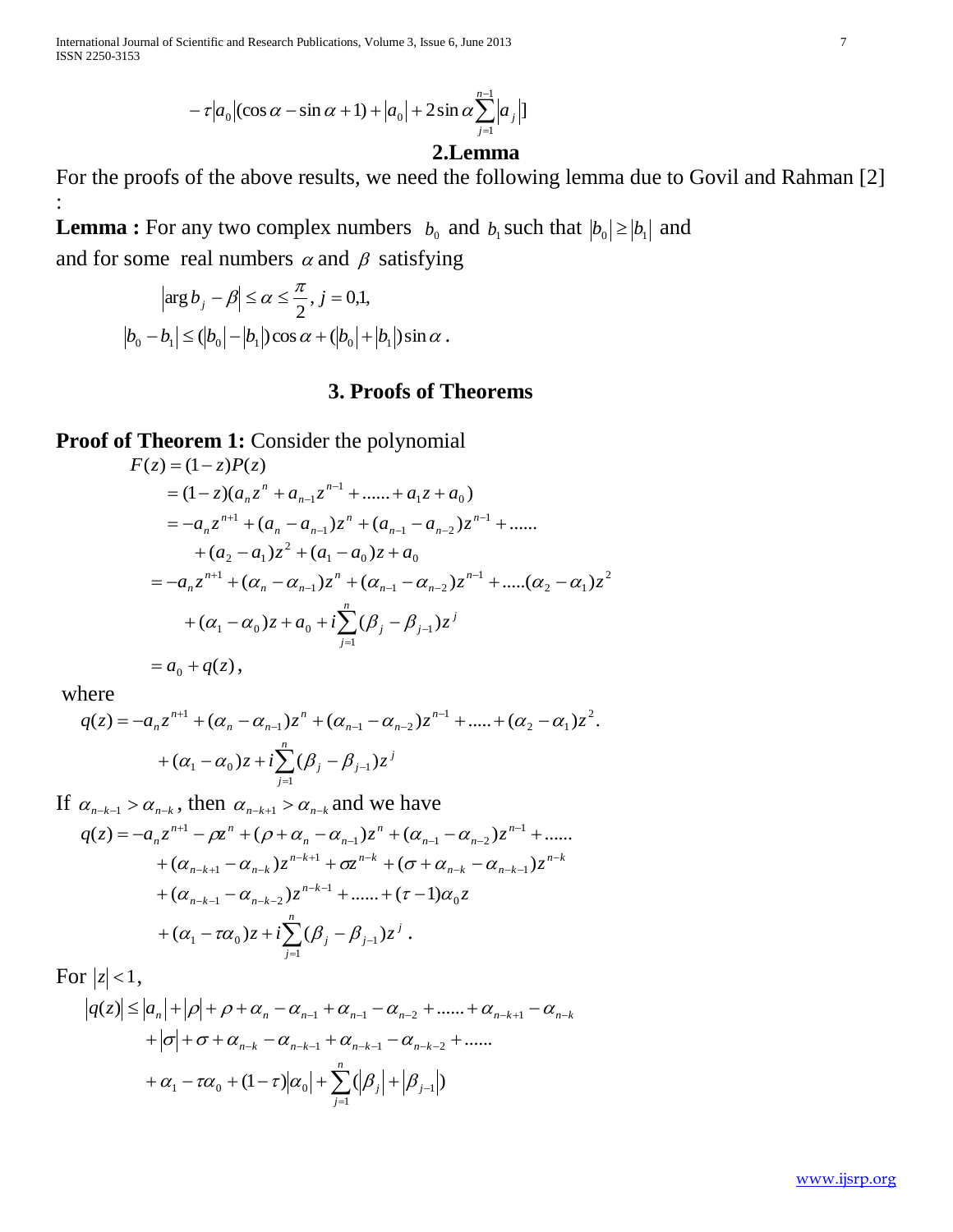$$
= |a_n| + |\rho| + \rho + \alpha_n + |\sigma| + \sigma - \tau(|\alpha_0| + \alpha_0) + |\alpha_0| + |\beta_0| + |\beta_n| + 2 \sum_{j=1}^{n-1} |\beta_j|
$$

$$
=M_{1}
$$

Since  $q(z)$  is analytic for  $|z| < 1$  and  $q(0)=0$ , it follows, by Rouche's theorem, that  $|q(z)| \leq M_1 |z|$  for  $|z| < 1$ .

Hence, it follows that, for  $|z| < 1$ ,

$$
|F(z)| = |a_0 + q(z)|
$$
  
\n
$$
\ge |a_0| - |q(z)|
$$
  
\n
$$
\ge |a_0| - M_1|z|
$$
  
\n
$$
> 0
$$
  
\nif  
\n
$$
|z| < |a_0|
$$

if

1 *M*  $|z| < \frac{|u_0|}{\sigma}$ .

This shows that P(z) has all its zeros in  $|z| \ge \frac{|u_0|}{M} = r_1$ 1  $\frac{0}{r} = r$ *M a*  $|z| \geq \frac{|u_0|}{M} = r_1$  or in  $r_1 \leq |z|$ .  $\mathbf{r}$ 

If 
$$
\alpha_{n-k} > \alpha_{n-k+1}
$$
, then  $\alpha_{n-k} > \alpha_{n-k-1}$  and we have  
\n
$$
q(z) = -a_n z^{n+1} - \rho z^n + (\rho + \alpha_n - \alpha_{n-1}) z^n + (\alpha_{n-1} - \alpha_{n-2}) z^{n-1} + \dots
$$
\n
$$
+ (\alpha_{n-k+1} - \sigma - \alpha_{n-k}) z^{n-k+1} + \sigma z^{n-k+1} + (\alpha_{n-k} - \alpha_{n-k-1}) z^{n-k} + (\alpha_{n-k-1} - \alpha_{n-k-2}) z^{n-k-1} + \dots + (\tau - 1) \alpha_0 z + (\alpha_1 - \tau \alpha_0) z + i \sum_{j=1}^n (\beta_j - \beta_{j-1}) z^j.
$$

 $z + i\sum_{j}(\beta_j - \beta_{j-1})z$ 1  $(\alpha_1 - \tau \alpha_0) z + i \sum (\beta_j - \beta_{j-1}) z^j$ .

*j*

For  $|z|$  < 1,

 *a<sup>n</sup> <sup>n</sup> <sup>n</sup> <sup>n</sup> <sup>n</sup> <sup>n</sup> <sup>k</sup> <sup>n</sup> <sup>k</sup> q z* <sup>1</sup> <sup>1</sup> <sup>2</sup> <sup>1</sup> ( ) ...... ...... *<sup>n</sup><sup>k</sup> <sup>n</sup>k*<sup>1</sup> *<sup>n</sup>k*<sup>1</sup> *<sup>n</sup>k*<sup>2</sup> (1 ) ( ) 1 <sup>1</sup> <sup>0</sup> <sup>0</sup> <sup>1</sup> *n j <sup>j</sup> <sup>j</sup>* 1 1 ( 0 0 ) <sup>0</sup> <sup>0</sup> 2 *n j a<sup>n</sup> <sup>n</sup> <sup>n</sup> <sup>j</sup> M*<sup>2</sup>

*z* 1,

Since  $q(z)$  is analytic for  $|z| < 1$  and  $q(0)=0$ , it follows, by Rouche's theorem, that

*j*

$$
|q(z)| \le M_2 |z| \text{ for } |z| < 1.
$$
  
Hence, it follows that, for  $|z| < |F(z)| = |a_0 + q(z)|$ 

$$
|F(z)| = |a_0 + q(z)|
$$
  
\n
$$
\ge |a_0| - |q(z)|
$$
  
\n
$$
\ge |a_0| - M_2|z|
$$
  
\n
$$
> 0
$$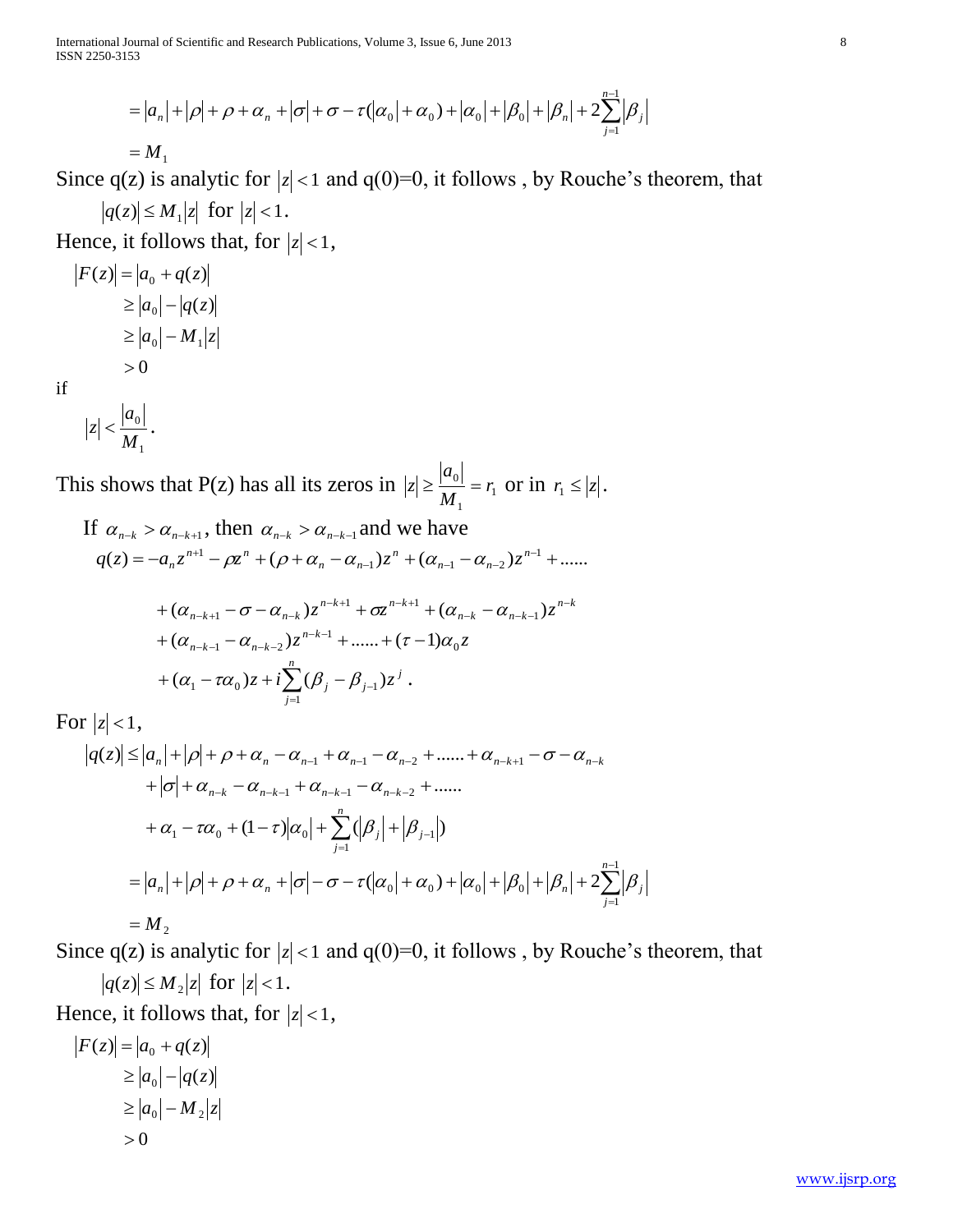International Journal of Scientific and Research Publications, Volume 3, Issue 6, June 2013 9 ISSN 2250-3153

if

$$
|z| < \frac{|a_0|}{M_2} \, .
$$

This shows that P(z) has all its zeros in  $|z| \ge \frac{|u_0|}{M} = r_2$ 2  $\frac{0|}{r} = r$ *M a*  $|z| \geq \frac{|u_0|}{M} = r_2$  or in  $r_2 \leq |z|$ .

On the other hand, if  $\alpha_{n-k-1} > \alpha_{n-k}$ , then  $\alpha_{n-k+1} > \alpha_{n-k}$  and we have for  $|z| > 1$ 

$$
|F(z)| \ge |z|^{n+1} |a_n z + \rho| - |z|^n [\rho + \alpha_n - \alpha_{n-1} + \frac{\alpha_{n-1} - \alpha_{n-2}}{|z|} + \dots + \frac{\alpha_{n-k+1} - \alpha_{n-k}}{|z|^{k-1}} + \frac{\sigma + \alpha_{n-k} - \alpha_{n-k-1}}{|z|^k} + \frac{|\sigma|}{|z|^k} + \frac{\alpha_{n-k-1} - \alpha_{n-k-2}}{|z|^{k+1}} + \dots + \frac{\alpha_1 - \tau\alpha_0}{|z|^{n-1}} + \frac{(1-\tau)|\alpha_0|}{|z|^{n-1}} + \sum_{j=1}^n (\frac{|\beta_j| + |\beta_{j-1}|}{|z|^{n-j}}) \Big] > |z|^n [a_n z + \rho| - {\rho + \alpha_n - \alpha_{n-1} + \alpha_{n-1} - \alpha_{n-2} + \dots + \alpha_{n-k+1} - \alpha_{n-k} + \dots + \alpha_1 - \alpha_{n-k} - \alpha_{n-k-1} + |\sigma| + \alpha_{n-k-1} - \alpha_{n-k-2} + \dots + \alpha_2 - \alpha_1 + \alpha_1 - \tau\alpha_0 + (1-\tau)|\alpha_0| + |\beta_0| + |\beta_n| + 2\sum_{j=1}^{n-1} |\beta_j| \Big] = |z|^n [a_n z + \rho| - {\rho + \alpha_n + \sigma + |\sigma| - \tau(|\alpha_0| + \alpha_0) + |\alpha_0| + |\beta_0| + |\beta_n| + 2\sum_{j=1}^{n-1} |\beta_j| \Big] > 0
$$

if

$$
a_n z + \rho \big| > \rho + \alpha_n + \sigma + |\sigma| - \tau (|\alpha_0| + \alpha_0) + |\alpha_0| + |\beta_0| + |\beta_n| + 2 \sum_{j=1}^{n-1} |\beta_j| = M_3.
$$

This shows that those zeros of  $F(z)$  whose modulus is greater than 1 lie in  $a_n \mid a_n$ *M a*  $|z + P| \leq \frac{M_3}{|z - z|}$ . But the zeros of F(z) whose modulus is less than or equal to 1 already lie in  $a_n \rvert$ <sup>-</sup>  $a_n$ *M a*  $|z + P| \leq \frac{M_3}{|z - z|}$ . Therefore, it follows that all the zeros of F(z) and hence P(z) lie in  $a_n \mid a_n$ *M a*  $|z + P| \leq \frac{M_3}{|z - z|}$ , In other words, all the zeros of P(z) lie in 1  $\frac{3 \text{ } \top |\mathcal{V}|}{2} = R$ *a M z n*  $=$  $\ddot{}$  $\leq \frac{M_{3}+|\rho|}{|} = R_{1}.$ If  $\alpha_{n-k} > \alpha_{n-k+1}$ , then  $\alpha_{n-k} > \alpha_{n-k-1}$  and we have for  $|z| > 1$ 1  $\frac{a_{n-1}-a_{n-2}}{1}$  + ...... +  $\frac{a_{n-k+1}}{1}$  $|z| \ge |z|^{n+1} |a_n z + \rho| - |z|^n [ \rho + \alpha_n - \alpha_{n-1} + \frac{\alpha_{n-1} - \alpha_{n-2}}{|z|} + \dots + \frac{\alpha_{n-k+1} - \sigma_{n-k+1}}{|z|}$  $-\frac{1}{1} + \frac{a_{n-1} - a_{n-2}}{1} + \dots + \frac{a_{n-k+1} - a_{n-k}}{1}$  $\geq |z|^{n+1} |a_n z + \rho| - |z|^n [(\rho + \alpha_n - \alpha_{n-1} + \frac{\alpha_{n-1} - \alpha_{n-2}}{|z|} + \dots + \frac{\alpha_{n-k+1} - \sigma - \alpha_{n-k}}{|z|}$ *n n n z*  $|z|$  $F(z) \ge |z|^{n+1} |a_n z + \rho| - |z|^n [\rho + \alpha_n - \alpha_{n-1} + \frac{\alpha_{n-1} - \alpha_{n-2}}{1} + \dots + \frac{\alpha_{n-k+1} - \sigma - \alpha_{n-1}}{1} ]$  $+\frac{|\mathcal{O}|}{|\mathcal{A}|^k}+\frac{\alpha_{n-k}-\alpha_{n-k-1}}{|\mathcal{A}|^k}+\frac{\alpha_{n-k-1}-\alpha_{n-k-2}}{|\mathcal{A}|^k}+......$  $+\frac{|\sigma|}{1+k-1}+\frac{\alpha_{n-k}-\alpha_{n-k-1}}{1+k}+\frac{\alpha_{n-k-1}-\alpha_{n-k-2}}{1+k+1}+$  $-\kappa - \boldsymbol{\alpha}_{n-k-1}$   $\boldsymbol{\alpha}_{n-k-1} - \boldsymbol{\alpha}_{n-k-1}$  $-1$   $\mid k$   $\mid k$  $n-k-1$   $\alpha_{n-k}$ *k*  $n-k$   $\alpha_{n-k}$  $z^{k-1}$   $|z|^k$   $|z|$  $\sigma$   $\alpha$ ,  $-\alpha$ ,  $\alpha$ ,  $-\alpha$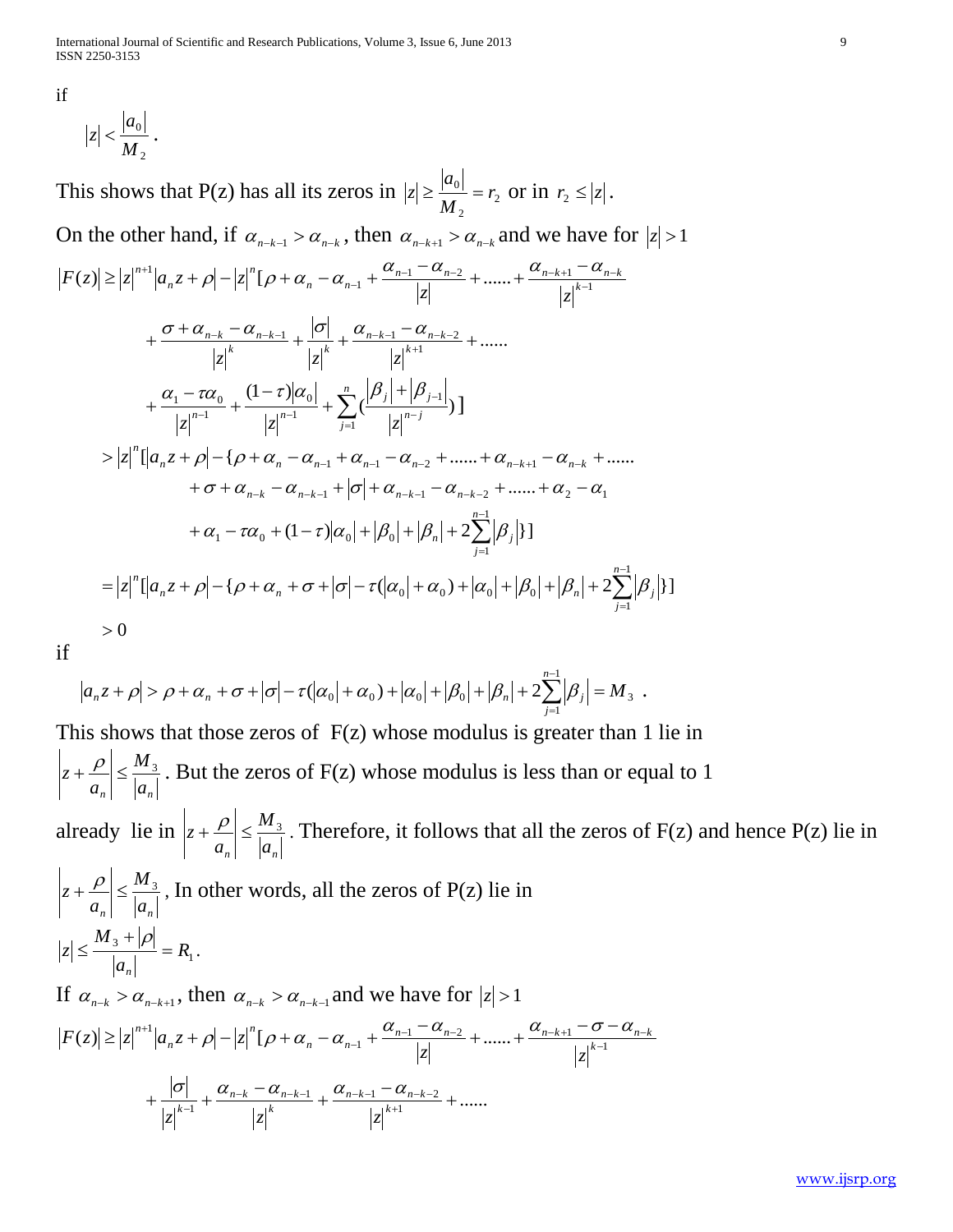International Journal of Scientific and Research Publications, Volume 3, Issue 6, June 2013 10 ISSN 2250-3153

$$
+\frac{\alpha_{1}-\tau\alpha_{0}}{|z|^{n-1}}+\frac{(1-\tau)|\alpha_{0}|}{|z|^{n-1}}+\sum_{j=1}^{n}\left(\frac{|\beta_{j}|+|\beta_{j-1}|}{|z|^{n-j}}\right)]
$$
  
>  $|z|^{n}\left[|a_{n}z+\rho|-\{\rho+\alpha_{n}-\alpha_{n-1}+\alpha_{n-1}-\alpha_{n-2}+\dots+\alpha_{n-k+1}-\sigma-\alpha_{n-k}+\dots+\alpha_{n-k+1}-\sigma-\alpha_{n-k+1}-\sigma-\alpha_{n-k+1}-\sigma-\alpha_{n-k+1}-\sigma-\alpha_{n-k+1}-\sigma-\alpha_{n-k+1}-\sigma-\alpha_{n-k+1}-\sigma-\alpha_{n-k+1}-\sigma-\alpha_{n-k+1}-\sigma-\alpha_{n-k+1}-\sigma-\alpha_{n-k+1}-\sigma-\alpha_{n-k+1}-\sigma-\alpha_{n-k+1}-\sigma-\alpha_{n-k+1}-\sigma-\alpha_{n-k+1}-\sigma-\alpha_{n-k+1}-\sigma-\alpha_{n-k+1}-\sigma-\alpha_{n-k+1}-\sigma-\alpha_{n-k+1}-\sigma-\alpha_{n-k+1}-\sigma-\alpha_{n-k+1}-\sigma-\alpha_{n-k+1}-\sigma-\alpha_{n-k+1}-\sigma-\alpha_{n-k+1}-\sigma-\alpha_{n-k+1}-\sigma-\alpha_{n-k+1}-\sigma-\alpha_{n-k+1}-\sigma-\alpha_{n-k+1}-\sigma-\alpha_{n-k+1}-\sigma-\alpha_{n-k+1}-\sigma-\alpha_{n-k+1}-\sigma-\alpha_{n-k+1}-\sigma-\alpha_{n-k+1}-\sigma-\alpha_{n-k+1}-\sigma-\alpha_{n-k+1}-\sigma-\alpha_{n-k+1}-\sigma-\alpha_{n-k+1}-\sigma-\alpha_{n-k+1}-\sigma-\alpha_{n-k+1}-\sigma-\alpha_{n-k+1}-\sigma-\alpha_{n-k+1}-\sigma-\alpha_{n-k+1}-\sigma-\alpha_{n-k+1}-\sigma-\alpha_{n-k+1}-\sigma-\alpha_{n-k+1}-\sigma-\alpha_{n-k+1}-\sigma-\alpha_{n-k+1}-\sigma-\alpha_{n-k+1}-\sigma-\alpha_{n-k+1}-\sigma-\alpha_{n-k+1}-\sigma-\alpha_{n-k+1}-\sigma-\alpha_{n-k+1}-\sigma-\alpha_{n-k+1}-\sigma-\alpha_{n-k+1}-\sigma-\alpha_{n-k+1}-\sigma-\alpha_{n-k+1}-\sigma-\alpha_{n-k+1}-\sigma-\alpha_{n-k+1}-\sigma-\alpha_{n-k+1}-\sigma-\alpha_{n-k+1}-\sigma-\alpha_{n-k$ 

if

$$
|a_n z + \rho| > {\rho + \alpha_n + |\sigma| - \sigma - \tau(|\alpha_0| + \alpha_0) + |\alpha_0| + |\beta_0| + |\beta_n| + 2\sum_{j=1}^{n-1} |\beta_j|} = M_4.
$$

This shows that those zeros of  $F(z)$  whose modulus is greater than 1 lie in

 $a_n \rvert^{-1} \rvert a_n$ *M a*  $|z + P| \leq \frac{M_4}{1}$ . But the zeros of F(z) whose modulus is less than or equal to 1 already lie in  $a_n \mid a_n$ *M a*  $|z + P| \leq \frac{M_4}{1}$ . Therefore, it follows that all the zeros of F(z) and hence P(z) lie in  $a_n \rvert = |a_n|$ *M a*  $|z + P| \leq \frac{M_4}{|z - z|}$ , In other words, all the zeros of P(z) lie in 2  $\frac{4 \pm |\mathcal{P}|}{2} = R$ *a M z n*  $=$  $\ddot{}$  $\leq \frac{M_4+|\rho|}{\rho}$  =  $R_2$  in this case.

That completes the proof of Theorem 1.

**Proof of Theorem 2:** Consider the polynomial

$$
F(z) = (1 - z)P(z)
$$
  
=  $(1 - z)(a_n z^n + a_{n-1} z^{n-1} + \dots + a_1 z + a_0)$   
=  $-a_n z^{n+1} + (a_n - a_{n-1}) z^n + (a_{n-1} - a_{n-2}) z^{n-1} + \dots + (a_{n-k+1} - a_{n-k})$   
+  $(a_{n-k} - a_{n-k-1}) + \dots + (a_2 - a_1) z^2 + (a_1 - a_0) z + a_0$   
=  $a_0 + q(z)$ ,

where

$$
q(z) = -a_n z^{n+1} + (a_n - a_{n-1}) z^n + (a_{n-1} - a_{n-2}) z^{n-1} + \dots + (a_{n-k+1} - a_{n-k}) z^{n-k+1}
$$
  
+  $(a_{n-k} - a_{n-k-1}) z^{n-k} + \dots + (a_2 - a_1) z^2 + (a_1 - a_0) z$ .  
=  $-a_n z^{n+1} - \rho z^n + (\rho + a_n - a_{n-1}) z^n + (a_{n-1} - a_{n-2}) z^{n-1} + \dots + (a_{n-k+1} - a_{n-k}) z^{n-k+1}$   
+  $(a_{n-k} - a_{n-k-1}) z^{n-k} + \dots + (a_2 - a_1) z^2 + (a_1 - a_0) z + (\tau - 1) a_0 z$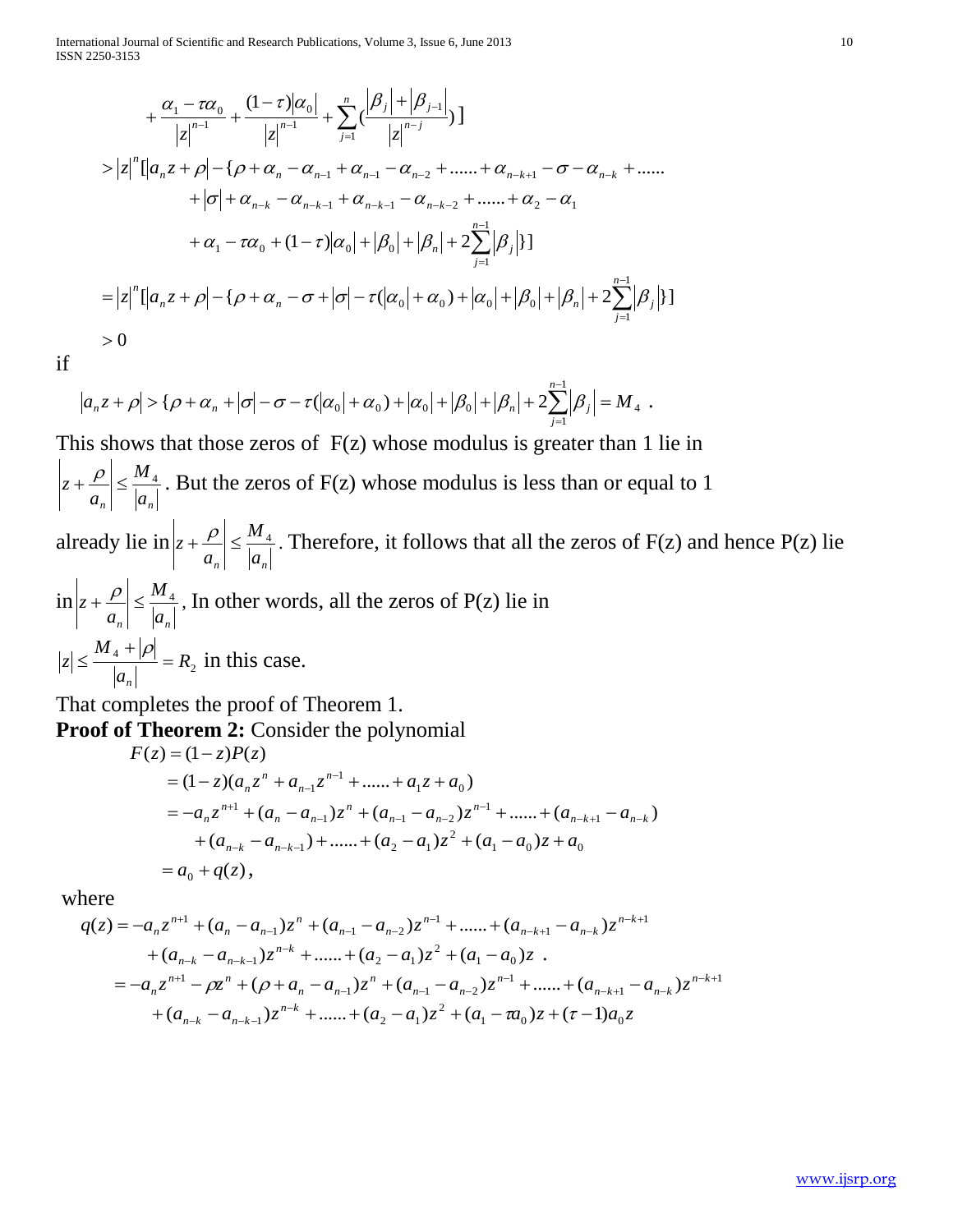International Journal of Scientific and Research Publications, Volume 3, Issue 6, June 2013 11 ISSN 2250-3153

If 
$$
|a_{n-k-1}| > |a_{n-k}|
$$
, then  $|a_{n-k+1}| > |a_{n-k}|$  and we have, by using the lemma, for  $|z| < 1$ ,  
\n
$$
\begin{aligned}\n&|a_{n-k-1}| > |a_{n-k-1}| > |a_{n-k}| \text{ and we have, by using the lemma, for } |z| < 1, \\
|q(z)| = \begin{vmatrix}\n-a_n z^{n+1} - \rho z^n + (\rho + a_n - a_{n-1}) z^n + (a_{n-1} - a_{n-2}) z^{n-1} + \dots + (a_{n-k+1} - a_{n-k}) z^{n-k+1} \\
+(\sigma + a_{n-k} - a_{n-k-1}) z^{n-k} - \sigma z^{n-k} + (a_{n-k-1} - a_{n-k-2}) z^{n-k-1} + \dots + (a_2 - a_1) z^2 \\
+(a_1 - \pi a_0) z + (\tau - 1) a_0\n\end{vmatrix} \\
&\leq |a_n| + |\rho| + |\rho + a_n - a_{n-1}| + |a_{n-1} - a_{n-2}| + \dots + |a_2 - a_1| + |a_1 - \pi a_0| + (1 - \tau)|a_0|\n\end{aligned}
$$
\n
$$
\leq |a_n| + |\rho| + (|\rho + a_n| - |a_{n-1}|) \cos \alpha + (|\rho + a_n| + |a_{n-1}|) \sin \alpha + (|a_{n-1}| - |a_{n-2}|) \cos \alpha
$$

$$
\leq |a_n| + |p| + (|p + a_n| - |a_{n-1}|) \cos \alpha + (|p + a_n| + |a_{n-1}|) \sin \alpha + (|a_{n-1}| - |a_{n-2}|) \cos \alpha \n+ (|a_{n-1}| + |a_{n-2}|) \sin \alpha + \dots + (|a_{n+k+1}| - |a_{n-k}|) \cos \alpha + (|a_{n-k+1}| + |a_{n-k}|) \sin \alpha + |\sigma| \n+ (|\sigma + a_{n-k}| - |a_{n-k-1}|) \cos \alpha + (|\sigma + a_{n-k}| + |a_{n-k-1}|) \sin \alpha + |\sigma| + \dots \n+ (|a_{n-k-1}| - |a_{n-k-2}|) \cos \alpha + (|a_{n-k-1}| + |a_{n-k-2}|) \sin \alpha + \dots + (|a_2| - |a_1|) \cos \alpha \n+ (|a_2| + |a_1|) \sin \alpha + (|a_1| - \tau |a_0|) \cos \alpha + (|a_1| + \tau |a_0|) \sin \alpha + (1 - \tau) |a_0| \n\leq (|a_n| + |p|) (\cos \alpha + \sin \alpha + 1) + |\sigma| (\cos \alpha + \sin \alpha + 1) \n- \tau |a_0| (\cos \alpha - \sin \alpha + 1) + |a_0| + 2 \sin \alpha \sum_{j=1}^{n-1} |a_j|
$$

 $=M<sub>5</sub>$  .

Since  $q(z)$  is analytic and  $q(0) = 0$ , by Rouche's Theorem, it follows that for  $|z|$  < 1,

 $|q(z)| \leq M_{5} |z|$ Hence, for  $|z| < 1$ ,  $|F(z)| = |a_0 + q(z)|$  $> 0$  $\ge |a_0| - |q(z)|$  $\geq |a_{0}| - M_{5}|z$ 

if

$$
z \Big| < \frac{|a_0|}{M_5} \enspace .
$$

 $\begin{array}{c} \hline \end{array}$ 

This shows that all the zeros of P(z) lie in  $|z| \ge \frac{|a_0|}{M} = r_3$ 5  $\frac{0|}{r} = r$ *M*  $|z| \geq \frac{|a_0|}{\sigma} = r_3$ .

If 
$$
\alpha_{n-k} > \alpha_{n-k+1}
$$
, then  $\alpha_{n-k} > \alpha_{n-k-1}$  and we have  
\n
$$
q(z) = -a_n z^{n+1} - \rho z^n + (\rho + a_n - a_{n-1}) z^n + (a_{n-1} - a_{n-2}) z^{n-1} + \dots
$$
\n
$$
+ (a_{n-k+1} - \sigma - a_{n-k}) z^{n-k+1} + \sigma z^{n-k+1} + (a_{n-k} - a_{n-k-1}) z^{n-k} + (a_{n-k-1} - a_{n-k-2}) z^{n-k-1} + \dots + (\tau - 1) a_0 z + (a_1 - \tau a_0) z.
$$

For  $|z|$  < 1, we have, by using the lemma,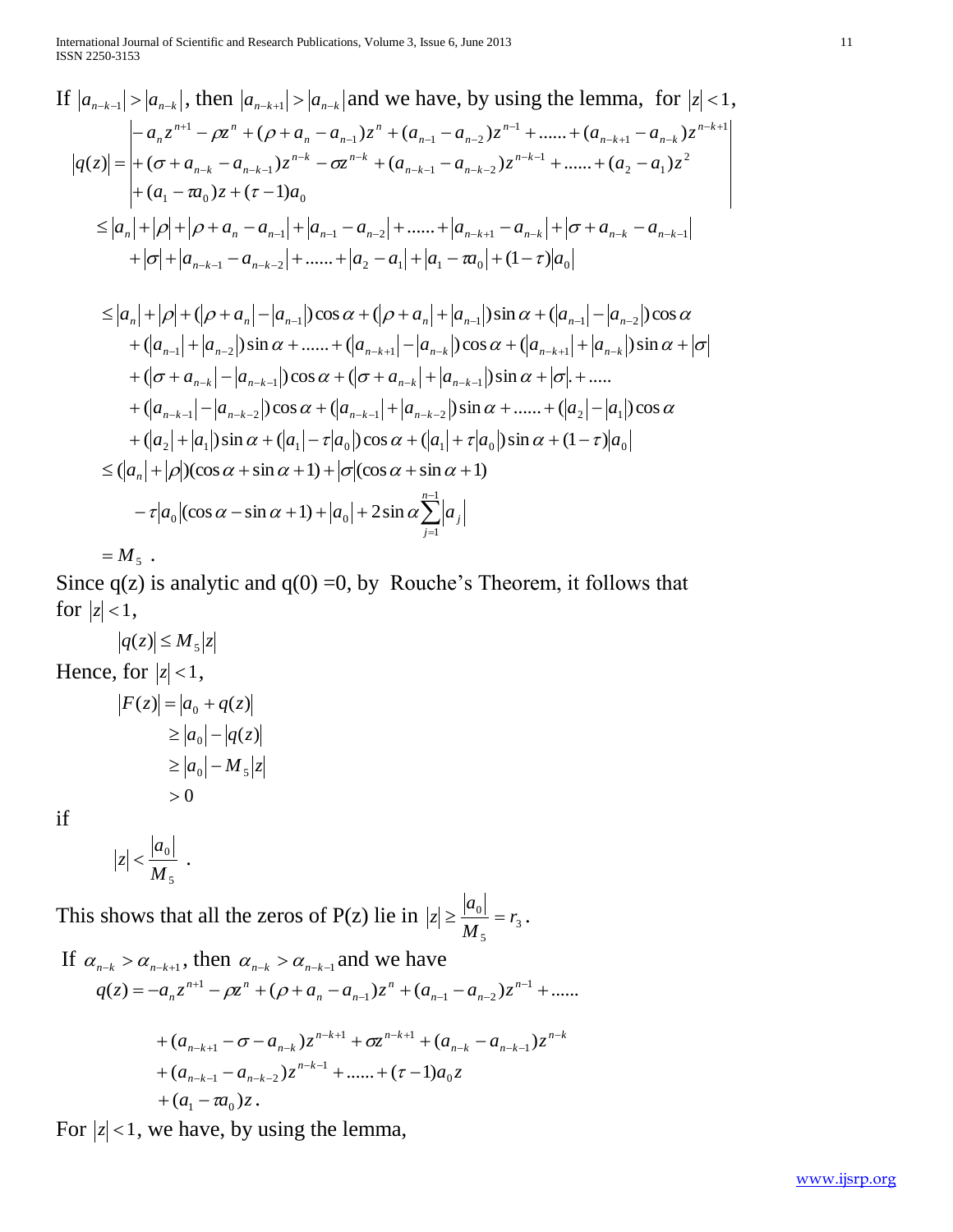International Journal of Scientific and Research Publications, Volume 3, Issue 6, June 2013 12 ISSN 2250-3153

$$
|q(z)| \le |a_n| + |p| + |p + a_n - a_{n-1}| + |a_{n-1} - a_{n-2}| + \dots + |a_{n-k+1} - \sigma - a_{n-k}|
$$
  
+  $| \sigma | + |a_{n-k} - a_{n-k-1}| + |a_{n-k-1} - a_{n-k-2}| + \dots$   
+  $|a_1 - \pi a_0| + (1 - \tau)|a_0|$ )  
=  $|a_n| + |p| + (|p + a_n| - |a_{n-1}|) \cos \alpha + (|p + a_n| + |a_{n-1}|) \sin \alpha + (|a_{n-1}| - |a_{n-2}|) \cos \alpha$   
+  $(|a_{n-1}| + |a_{n-2}|) \sin \alpha + \dots + (|a_{n-k+1}| - | \sigma + a_{n-k}|) \cos \alpha$   
+  $(|a_{n-k+1}| + | \sigma + a_{n-k}|) \sin \alpha + | \sigma | + (|a_{n-k}| - |a_{n-k-1}|) \cos \alpha$   
+  $(|a_{n-k}| + |a_{n-k-1}|) \sin \alpha + \dots + (|a_1| - \tau |a_0|) \cos \alpha + (|a_1| + \tau |a_0|) \sin \alpha$   
+  $(1 - \tau)|a_0|$ )  
 $\le (|a_n| + |p|)(\cos \alpha + \sin \alpha + 1) + | \sigma | - | \sigma + a_{n-k}| (\cos \alpha - \sin \alpha)$   
+  $|a_{n-k}| (\cos \alpha + \sin \alpha) - \tau |a_0| (\cos \alpha - \sin \alpha + 1) + |a_0| + 2 \sin \alpha \sum_{j=1}^{n-1} |a_j|$ 

$$
=M_{6}
$$

Since  $q(z)$  is analytic for  $|z| < 1$  and  $q(0)=0$ , it follows, by Rouche's theorem, that  $|q(z)| \leq M_6 |z|$  for  $|z| < 1$ .

Hence, it follows that, for  $|z| < 1$ ,

$$
|F(z)| = |a_0 + q(z)|
$$
  
\n
$$
\ge |a_0| - |q(z)|
$$
  
\n
$$
\ge |a_0| - M_6|z|
$$
  
\n
$$
> 0
$$
  
\nif

$$
|z| < \frac{|a_0|}{M_6} \, .
$$

if

This shows that P(z) has all its zeros in  $|z| \ge \frac{|a_0|}{M} = r_4$ 6  $\frac{0|}{r} = r$ *M a*  $|z| \geq \frac{|u_0|}{M} = r_4$  or in  $r_4 \leq |z|$ .

On the other hand, if  $|a_{n-k-1}| > |a_{n-k}|$ , then  $|a_{n-k+1}| > |a_{n-k}|$  and we have, by using the lemma, fo  $|z| > 1$ ,

$$
|F(z)| \ge |z|^{n} [|a_{n}z + \rho| - \{|\rho + \alpha_{n} - \alpha_{n-1}| + \frac{|\alpha_{n-1} - \alpha_{n-2}|}{|z|} + \dots
$$
  
+  $\frac{|a_{n-k+1} - a_{n-k}|}{|z|^{k-1}} + \frac{|\sigma|}{|z|^{k-1}} + \frac{|\sigma + a_{n-k} - a_{n-k-1}|}{|z|^{k}}$   
+  $\frac{|a_{n-k-1} - a_{n-k-2}|}{|z|^{k+1}} + \dots + \frac{|a_{2} - a_{1}|}{|z|^{n-2}} + \frac{|a_{1} - \alpha_{0}|}{|z|^{n-1}} + \frac{(1-\tau)|a_{0}|}{|z|^{n-1}}\}].$   
>  $|z|^{n} [|a_{n}z + \rho| - \{|\rho + \alpha_{n} - \alpha_{n-1}| + |\alpha_{n-1} - \alpha_{n-2}| + \dots$   
+  $|a_{n-k+1} - a_{n-k}| + |\sigma| + |\sigma + a_{n-k} - a_{n-k-1}|$   
+  $|a_{n-k-1} - a_{n-k-2}| + \dots + |a_{2} - a_{1}| + |a_{1} - \alpha_{0}| + (1-\tau)|a_{0}|\}.$   
>  $|z|^{n} [|a_{n}z + \rho| - \{|\rho + a_{n}| - |a_{n-1}|\}\cos \alpha + |\rho + a_{n}| + |a_{n-1}|\sin \alpha$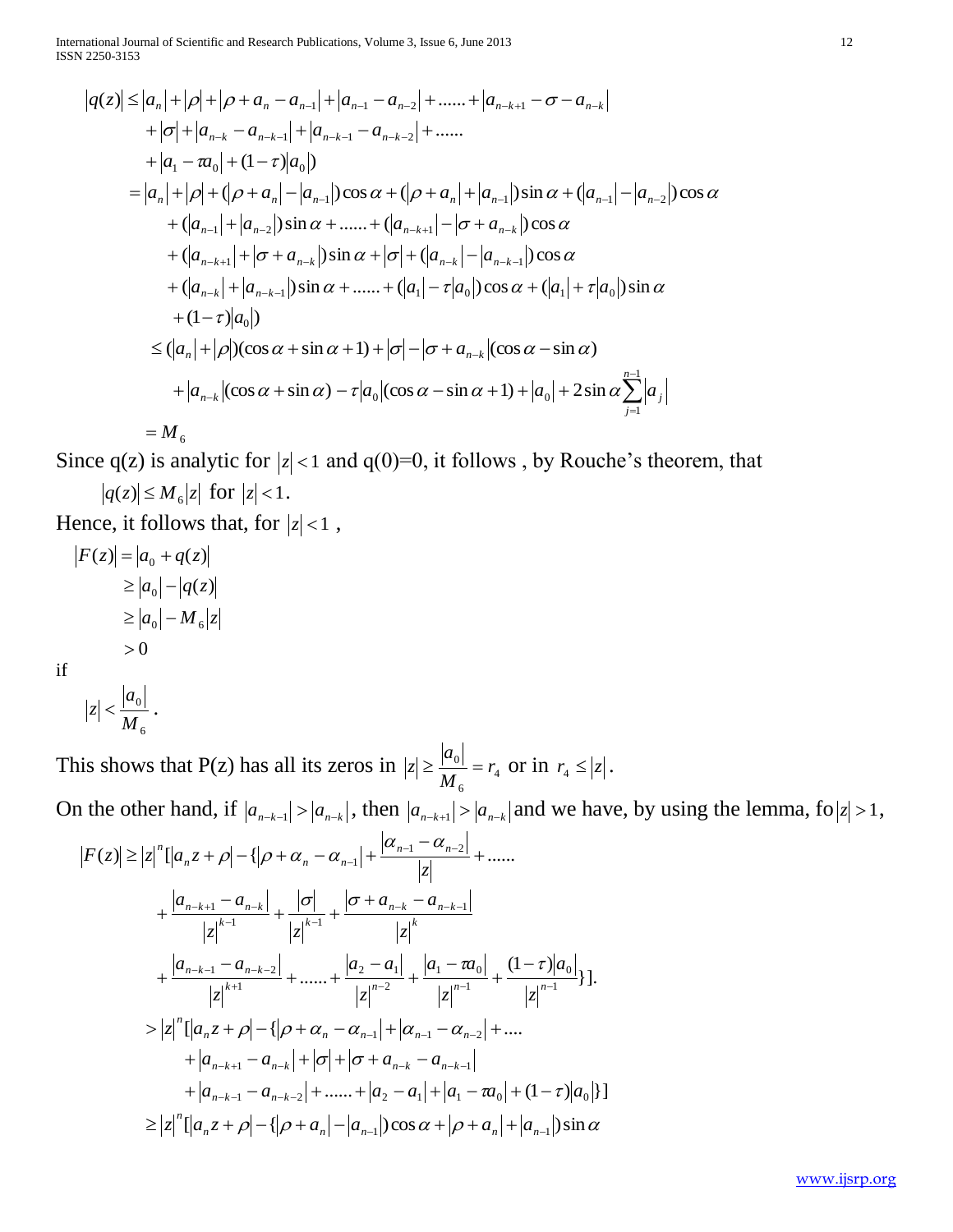International Journal of Scientific and Research Publications, Volume 3, Issue 6, June 2013 13 ISSN 2250-3153

$$
+(|a_{n-1}|-|a_{n-2}|)\cos\alpha + (|a_{n-1}|+|a_{n-2}|)\sin\alpha + \dots
$$
  
+  $(|a_{n-k+1}|-|a_{n-k}|)\cos\alpha + (|a_{n-k+1}|+|a_{n-k}|)\sin\alpha$   
+  $|\sigma| + (|\sigma + a_{n-k}|-|a_{n-k-1}|)\cos\alpha + (|\sigma + a_{n-k}|+|a_{n-k-1}|)\sin\alpha$   
+  $\dots + (|a_2|-|a_1|\cos\alpha + (|a_2|+|a_1|\sin\alpha + (|a_1|- \tau|a_0|\cos\alpha$   
+  $(|a_1|+ \tau|a_0|\sin\alpha + (1-\tau)|a_0|$ ]  
 $\ge |z|^{n} [a_{n}z + \rho| - {(|\rho| + |a_n|)(\cos\alpha + \sin\alpha) + |\sigma|(\cos\alpha + \sin\alpha + 1)}$   
-  $\tau|a_0|(\cos\alpha - \sin\alpha + |a_0| + 2\sin\alpha \sum_{j=1}^{n-1}|a_j|$ ]  
> 0

if  $a_n z + \rho$   $>$   $(|\rho| + |a_n|)(\cos \alpha + \sin \alpha) + |\sigma|(\cos \alpha + \sin \alpha + 1) - \tau |a_0|(\cos \alpha - \sin \alpha) + |a_0|$  $+2\sin \alpha \sum^{n-1}$ = +  $2\sin \alpha \sum_{n=1}^{n-1}$ 1 2sin *n j*  $\alpha \sum a_j$ 

i.e.,

$$
\left| z + \frac{\rho}{a_n} \right| > \frac{1}{|a_n|} [(\rho| + |a_n|)(\cos \alpha + \sin \alpha) + |\sigma|(\cos \alpha + \sin \alpha + 1) - \tau |a_0|(\cos \alpha - \sin \alpha + |a_0| + 2\sin \alpha \sum_{j=1}^{n-1} |a_j| ]
$$
\n
$$
= \frac{M}{|a_n|}.
$$

This shows that those zeros of  $F(z)$  whose modulus is greater than 1 lie in  $a_n \rvert^{-1} \rvert a_n$ *M a*  $|z + P| \leq \frac{M_7}{1}$ . But the zeros of F(z) whose modulus is less than or equal to 1 already lie in  $a_n \rvert^{-1} \rvert a_n$ *M a*  $|z + \frac{\rho}{\rho}| \leq \frac{M_7}{\rho}$ . Therefore, it follows that all the zeros of F(z) and hence P(z) lie in  $a_n \rvert = |a_n|$ *M a*  $|z + P| \leq \frac{M_7}{|z - z|}$ , In other words, all the zeros of P(z) lie in 3  $\frac{7}{1}$  $\frac{|P|}{1}$  $= R$ *a M*  $|z| \leq \frac{m}{|z|}$ *n*  $\ddot{}$  $\leq \frac{M_{7}+|\rho|}{\sqrt{m}} = R_{3}$  in this case. If  $|a_{n-k}| > |a_{n-k+1}|$ , then  $|a_{n-k}| > |a_{n-k-1}|$  and we have, by using the lemma, fo  $|z| > 1$ ,  $|F(z)| \ge |z|^n \left[ |a_n z + \rho| - |a_n - a_{n-1}| + \frac{|a_{n-1} - a_{n-2}|}{|a_{n-1}|} + \dots \right]$  $\overline{a}$  $\geq |z|^n \left[ |a_n z + \rho| - |a_n - a_{n-1}| + \frac{|a_{n-1} - a_{n-1}|}{|a_n - a_{n-1}|} \right]$  $-1$ <sup> $\vert$ </sup>  $\vert$ *z*  $a_{n-1} - a$  $F(z) \ge |z|^{n} \left[ |a_{n}z + \rho| - \left\{ |\rho + a_{n} - a_{n-1}| + \frac{|\mu_{n-1} - a_{n}|}{n} \right\} \right]$  $n^2$   $\mu$   $\mu$   $\mu$   $\alpha_n$   $\alpha_n$  $\int_{a_n}^{\infty} [a_n z + \rho] - \{ |\rho|$ }].  $(1 - \tau)$  $\ldots + \frac{|\mu_2 - \mu_1|}{|1 - n^2|} + \frac{|\mu_1 - \mu_0|}{|1 - n^2|} + \frac{1 - \nu}{|1 - n^2|}$ 1  $\mu_1 - u_0$ 2  $2 - u_1$ 1  $\mu_1 - u_{n-k-2}$ 1  $1 \t\t\t |k-1|$  $1 - \sigma - a_{n-k}$   $|0|$   $|a_{n-k} - a_{n-k}$   $\begin{vmatrix} -k-1 & -a_{n-k-2} \\ 0 & 0 \end{vmatrix}$   $\begin{vmatrix} a_2 - a_1 \\ 0 & 1 \end{vmatrix}$   $\begin{vmatrix} a_1 - \pi a_0 \\ 0 & 1 \end{vmatrix}$   $(1 - \pi a_0)$  $-1$   $\vert k-1 \vert$  $\begin{vmatrix} -k+1 & -\sigma - a_{n-k} \end{vmatrix}$   $\sigma$   $\begin{vmatrix} a_{n-k} & -k \end{vmatrix}$  $\ddot{}$  $\overline{a}$  $\overline{+}$  $\overline{a}$  $+$ ......+  $\overline{a}$  $+\frac{|a_1 - a_2|}{|a_1 + a_2|} + \dots + \frac{|a_2 - a_1|}{|a_2 + a_2|} + \frac{|a_1 - a_2|}{|a_1 + a_2|} + \dots$  $+\frac{|C|}{\sqrt{k+1}}+$  $-\sigma$ - $+\frac{|C_{n-k+1}|}{|C_{n-k-1}|} + \frac{|C_{n-k}|}{|C_{n-k-1}|} + \frac{|C_{n-k}|}{|C_{n-k-1}|}$  $n-k-1$   $-u_{n-k}$  $n-k$   $u_{n-k}$  $k-1$   $\qquad \qquad$   $\qquad$   $\qquad$   $\qquad$   $\qquad$   $\qquad$   $\qquad$   $\qquad$   $\qquad$   $\qquad$   $\qquad$   $\qquad$   $\qquad$   $\qquad$   $\qquad$   $\qquad$   $\qquad$   $\qquad$   $\qquad$   $\qquad$   $\qquad$   $\qquad$   $\qquad$   $\qquad$   $\qquad$   $\qquad$   $\qquad$   $\qquad$   $\qquad$   $\qquad$   $\qquad$   $\qquad$   $\qquad$   $\qquad$   $\qquad$   $\$  $n-k+1$  *C*  $u_{n-k}$ *z a z*  $a_1 - \tau a$ *z*  $a<sub>2</sub> - a$ *z*  $a_{n-k-1} - a_{n-k-2}$   $|a_2 - a_1|$   $|a_1 - a_0|$   $(1 - \tau)$ *z*  $a_{n-k}$  – a  $z \vert^{k-1}$  |z  $a_{n-k+1}$  -  $\sigma$  -  $a_{n-k}$  |  $\sigma$  $|z|^{n}$ [ $|a_{n}z + \rho| - {|\rho + a_{n}| - |a_{n-1}| \cos \alpha + |\rho + a_{n}| + |a_{n-1}| \sin \alpha}$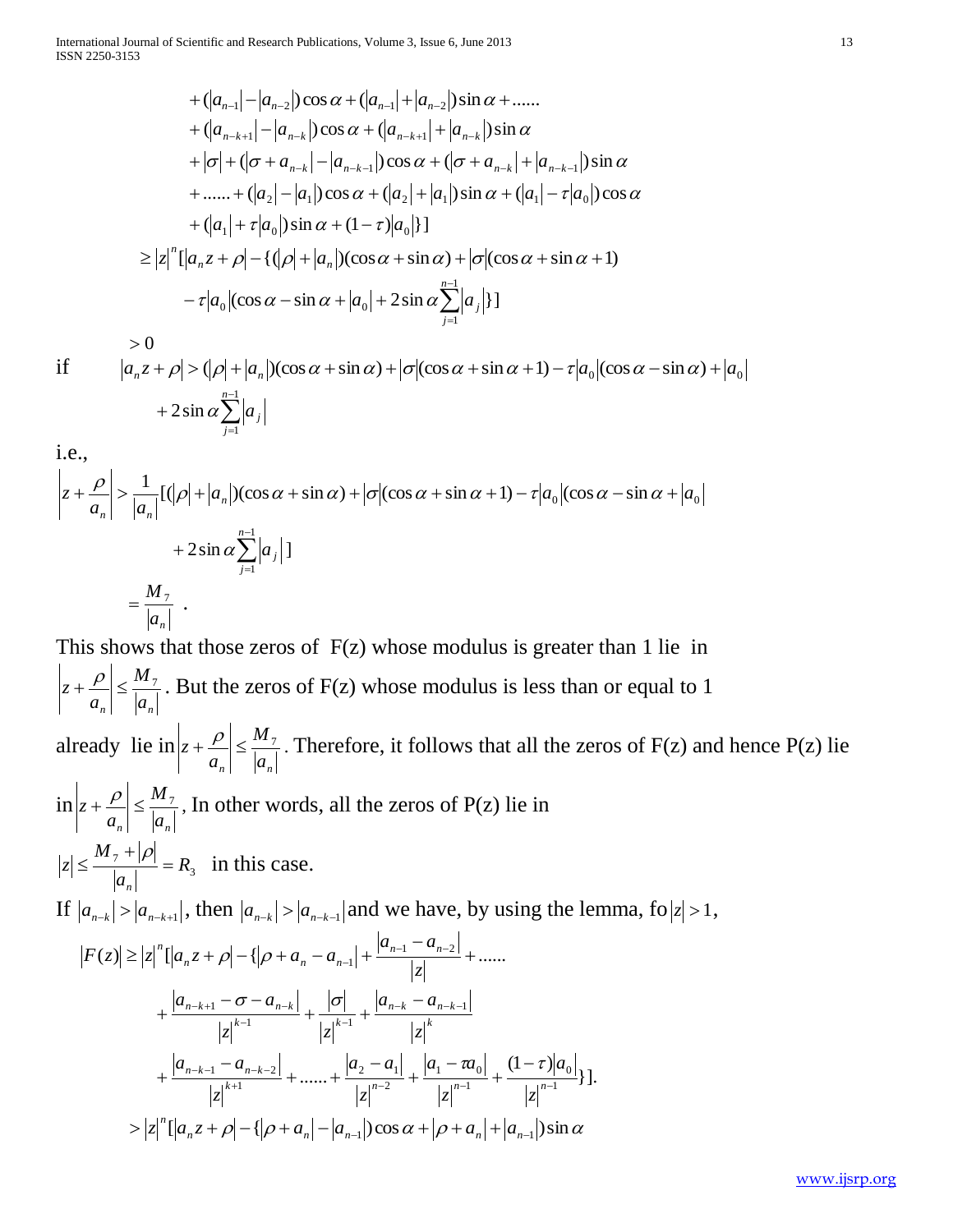International Journal of Scientific and Research Publications, Volume 3, Issue 6, June 2013 14 ISSN 2250-3153

$$
+ (|a_{n-1}| - |a_{n-2}|) \cos \alpha + (|a_{n-1}| + |a_{n-2}|) \sin \alpha + \dots
$$

+ 
$$
(|a_{n-k+1}| - |\sigma + a_{n-k}|) \cos \alpha + (|a_{n-k+1}| + |\sigma + a_{n-k}|) \sin \alpha
$$
  
+  $|\sigma| + (|a_{n-k}| - |a_{n-k-1}|) \cos \alpha + (|a_{n-k}| + |a_{n-k-1}|) \sin \alpha$   
+ ..... +  $(|a_2| - |a_1|) \cos \alpha + (|a_2| + |a_1|) \sin \alpha + (|a_1| - \tau |a_0|) \cos \alpha$   
+  $(|a_1| + \tau |a_0|) \sin \alpha + (1 - \tau |a_0|)$ ]  
 $\ge |z|^n \left[ |a_n z + \rho| - \frac{(|\rho| + |a_n|)(\cos \alpha + \sin \alpha) + |\sigma|(1 + \sin \alpha)}{1 + (|a_{n-k}| - |\sigma + a_{n-k}|) \cos \alpha - \tau |a_0| (\cos \alpha - \sin \alpha + 1) + |a_0| + 2 \sin \alpha \sum_{j=1}^{n-1} |a_j| \right]$ 

 $>0$ if  $|a_n z + \rho| > (|\rho| + |a_n|)(\cos \alpha + \sin \alpha) + |\sigma| (1 + \sin \alpha)$ 

$$
+(\left|a_{n-k}\right|-\left|\sigma+a_{n-k}\right|)\cos\alpha -\tau\left|a_0\right|(\cos\alpha-\sin\alpha+1)+\left|a_0\right|+2\sin\alpha\sum_{j=1}^{n-1}\left|a_j\right|
$$

i.e.,

$$
\left| z + \frac{\rho}{a_n} \right| > \frac{1}{|a_n|} [|\rho| + |a_n|) (\cos \alpha + \sin \alpha) + |\sigma| (1 + \sin \alpha)
$$
  
+  $(|a_{n-k}| - |\sigma + a_{n-k}|) \cos \alpha - \tau |a_0| (\cos \alpha - \sin \alpha + 1) + |a_0| + 2 \sin \alpha \sum_{j=1}^{n-1} |a_j| ]$ 

$$
=\frac{M_{8}}{|a_{n}|}.
$$

This shows that those zeros of  $F(z)$  whose modulus is greater than 1 lie in  $a_n \mid a_n$ *M a*  $|z + P| \leq \frac{M_8}{|z - z|}$ . But the zeros of F(z) whose modulus is less than or equal to 1 already lie in  $a_n$ <sup> $-a_n$ </sup> *M a*  $|z + P| \leq \frac{M_8}{|z - z|}$ . Therefore, it follows that all the zeros of F(z) and hence P(z) lie in  $a_n \rvert = |a_n|$ *M a*  $|z + P| \leq \frac{M_8}{|z - z|}$ , In other words, all the zeros of P(z) lie in 4  $\frac{8+|P|}{1+|P|} = R$ *a M z n*  $=$  $\ddot{}$  $\leq \frac{M_8 + |\rho|}{1 - |\rho|} = R_4$  in this case.

That completes the proof of Theorem 2.

### **References**

- [1] A. Aziz and B. A. Zargar, some extensions of the Enestrom-Kakeya Theorem, Glasnik Mathematicki, 31(1996) , 239-244.
- [2] N. K. Govil and Q. I. Rahman, On the Enestrom-Kakeya Theorem ,